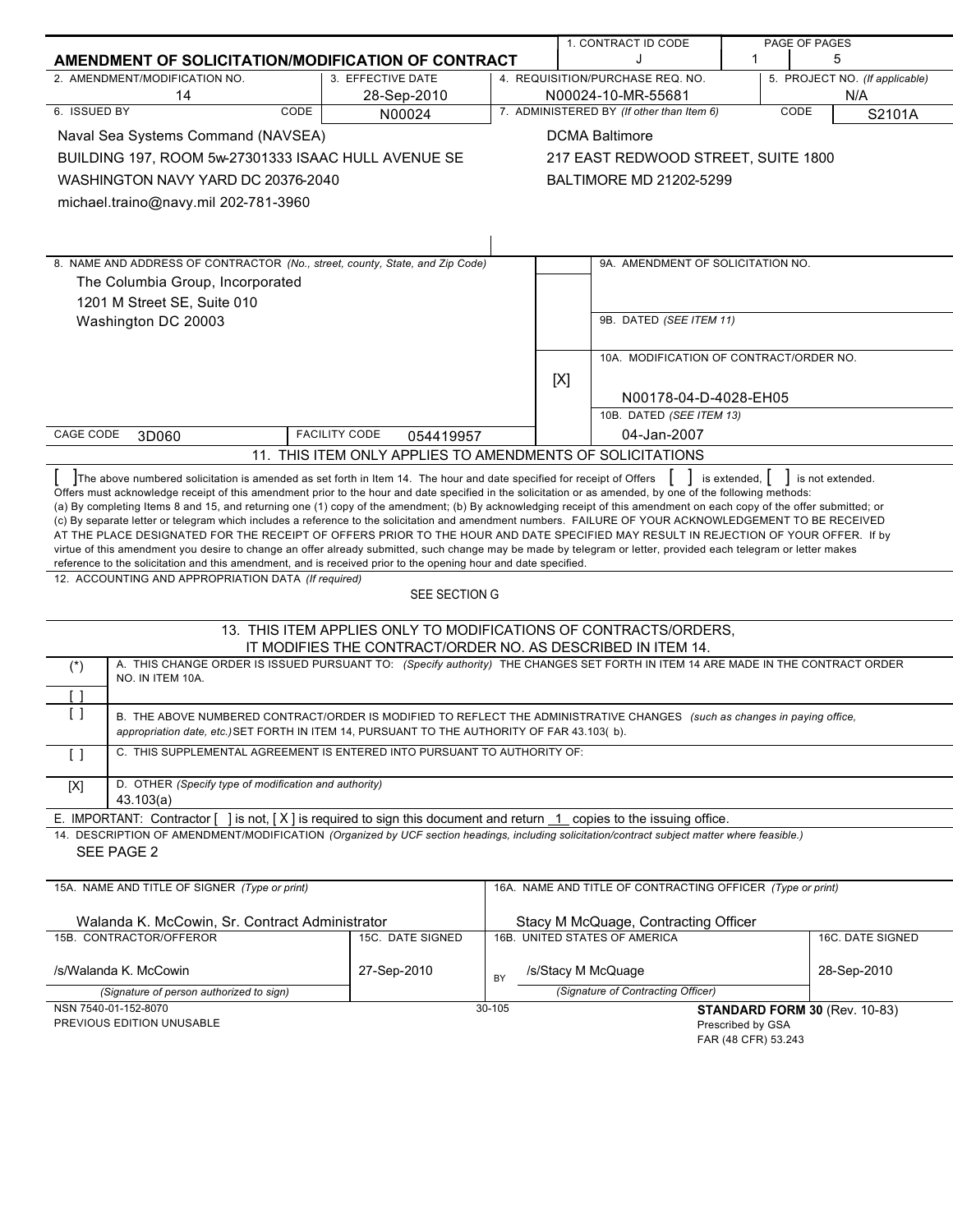| 'NO.<br>CON<br>⊒RA∟                         | ∩RDER NC<br>IVFR'<br>' NO.<br>. . ) ⊢ | ' NO.<br>' ATION:<br><b>JDIFIC</b><br>l /MC<br><b>AMENDMENT</b> | $\sim$<br>יAG∟<br>______ | <b>FINAL</b> |
|---------------------------------------------|---------------------------------------|-----------------------------------------------------------------|--------------------------|--------------|
| ۱∩∩۵<br>N <sub>00</sub><br>/X-04-<br>2-4028 | EH05<br>. .                           |                                                                 | $\sim$<br>ot 5           |              |

## **GENERAL INFORMATION**

The purposes of this modification are to (1) transfer ceiling within CLIN 5001 in order to establish new SLINs and to provide funding and (2) revise and correct the period of performance for SLINs 5001AA, 5001BA, 5001CA, and 5001DA.

Accordingly, said Task Order is modified as follows:

1. Under Section B - SUPPLIES AND SERVICES, the following changes are made:

(a) Establish SLINs 5001AB, 5001BB, 5001CB, 5001DB,5001EB, 5001FB as follows:

| Period of Performance |                   |          |
|-----------------------|-------------------|----------|
| <b>SLIN</b>           | <b>FROM</b><br>TO |          |
| 5001AB                | 4/1/2010          | 8/1/2010 |
| 5001BB                | 4/1/2010          | 8/1/2010 |
| 5001CB                | 4/1/2010          | 8/1/2010 |
| 5001DB                | 4/1/2010          | 8/1/2010 |
| 5001EB                | 4/1/2010          | 8/1/2010 |
| 5001FB                | 4/1/2010          | 8/1/2010 |

(b) Transfer Ceiling from SLINs 5001AA, 5001AB, 5001AC, and 5001AD to 5001AB, 5001BB, 5001CB, 5001DB, 5001EB, and 5001FB.

|          | SLIN   | <b>Est. Cost</b> |
|----------|--------|------------------|
|          | 5001AA |                  |
| Transfer | From   |                  |
| Ceiling  |        |                  |
|          |        |                  |

|          | SLIN   | <b>Est. Cost</b> |
|----------|--------|------------------|
|          | 5001BA |                  |
| Transfer | From   |                  |
| Ceiling  |        |                  |
|          |        |                  |

|                | SLIN   | <b>Est. Cost</b> |
|----------------|--------|------------------|
|                | 5001CA |                  |
| Transfer       | From   |                  |
| <b>Ceiling</b> |        |                  |
|                |        |                  |

|          | SLIN   | <b>Est. Cost</b> |
|----------|--------|------------------|
|          | 5001DA |                  |
| Transfer | From   |                  |
| Ceiling  |        |                  |
|          |        |                  |

|                      | SLIN   | Est. Cost |
|----------------------|--------|-----------|
|                      | 5001AB |           |
| <b>Transfer</b> From |        |           |
| <b>Ceiling</b>       | Bv     |           |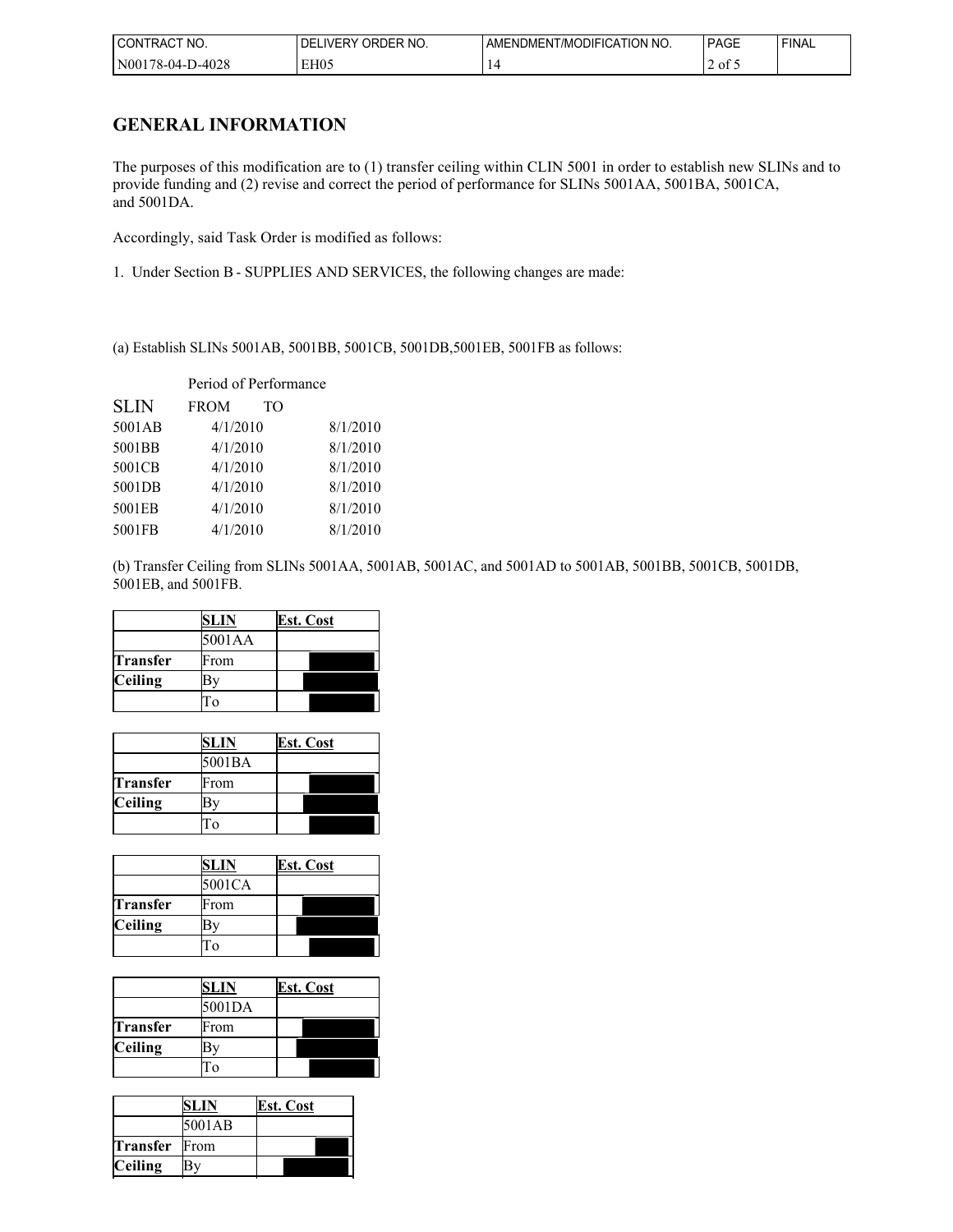| l CONTRACT<br>" NO.              | ORDER NO.<br>DF<br><b>IVERY</b> | ATION NO.<br>T/MODIFICA<br>"AMENDMENT. | <b>PAGE</b>                         | 'FINAL |
|----------------------------------|---------------------------------|----------------------------------------|-------------------------------------|--------|
| N001<br>D-4028<br>$1.6 - 04 - P$ | EH <sub>05</sub>                |                                        | $\cdot$ of $\overline{\phantom{a}}$ |        |

|          | SLIN     | <b>Est. Cost</b> |
|----------|----------|------------------|
|          | 5001BB   |                  |
| Transfer | From     |                  |
| Ceiling  |          |                  |
|          | $\Omega$ |                  |

|          | SLIN   | <b>Est. Cost</b> |
|----------|--------|------------------|
|          | 5001CB |                  |
| Transfer | From   |                  |
| Ceiling  |        |                  |
|          | Γo     |                  |

|          | SLIN   | Est. Cost |
|----------|--------|-----------|
|          | 5001DB |           |
| Transfer | From   |           |
| Ceiling  |        |           |
|          | ി      |           |

|                      | SLIN   | <b>Est. Cost</b> |
|----------------------|--------|------------------|
|                      | 5001EB |                  |
| <b>Transfer</b> From |        |                  |
| Ceiling              |        |                  |
|                      | ľο     |                  |

|                | SLIN   | <b>Est. Cost</b> |
|----------------|--------|------------------|
|                | 5001FB |                  |
| Transfer       | From   |                  |
| <b>Ceiling</b> |        |                  |
|                | O      |                  |

(c) Obligate funding from SLIN 5001AD to SLINs 5001AB, 5001BB, 5001CB, 5001DB, 5001EB, and 5001FB.

|         | SLIN     | <b>Est. Cost</b> |
|---------|----------|------------------|
|         | 5001AB   |                  |
| Funding | From     |                  |
|         |          |                  |
|         | $\Omega$ |                  |

|         | SLIN   | <b>Est. Cost</b> |
|---------|--------|------------------|
|         | 5001BB |                  |
| Funding | From   |                  |
|         |        |                  |
|         |        |                  |

|         | SLIN   | <b>Est. Cost</b> |
|---------|--------|------------------|
|         | 5001CB |                  |
| Funding | From   |                  |
|         |        |                  |
|         |        |                  |

| ſΝ   | <b>Est. Cost</b> |
|------|------------------|
| 01DB |                  |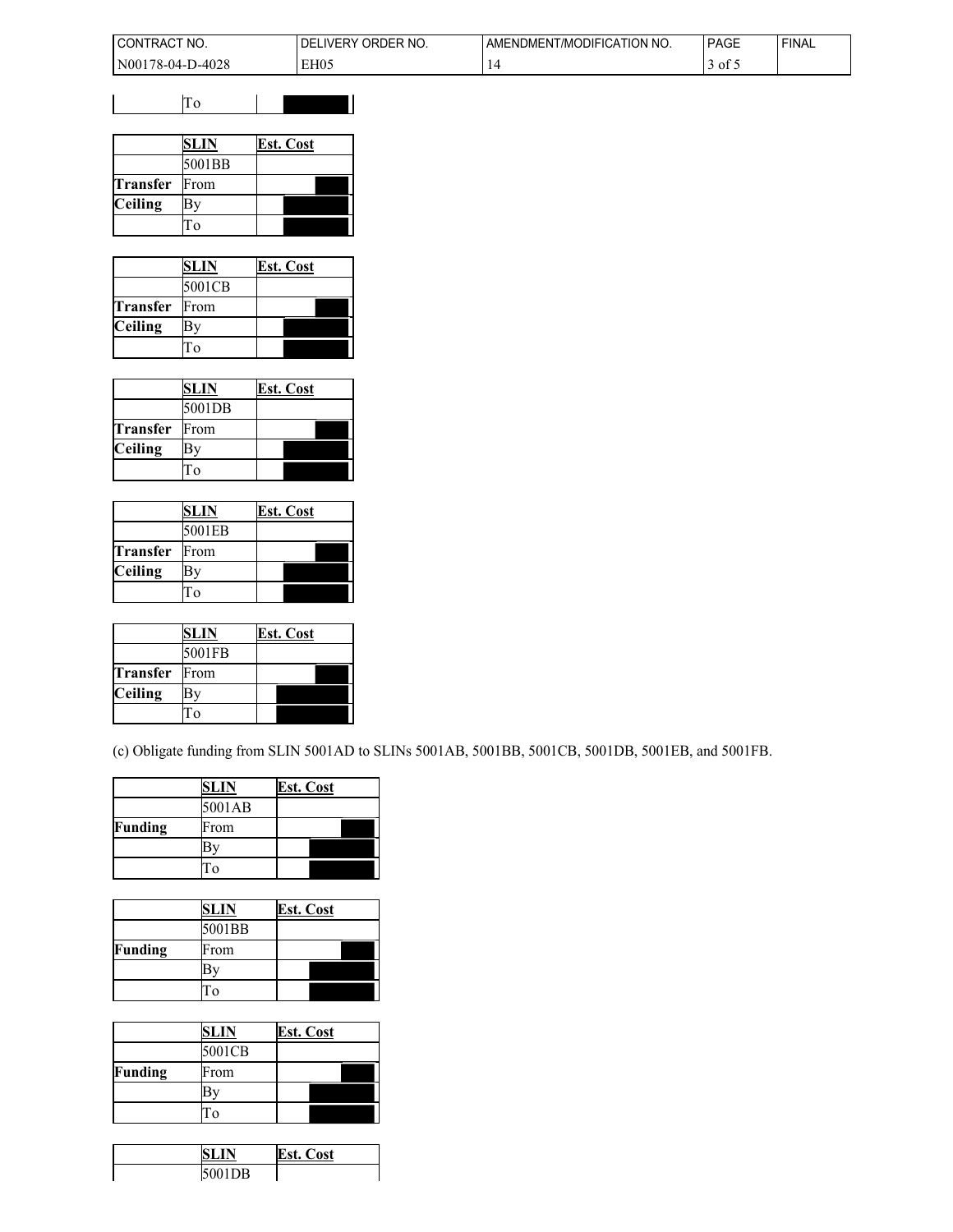| I CONT<br>'NO.<br>IRAC                              | ORDER NO.<br>IVFR'<br>⊣۱. | <b>ITION NO.</b><br>ODIFICA<br>AMENDMENT.<br>. /MC | <b>PAGE</b> | <b>FINAL</b> |
|-----------------------------------------------------|---------------------------|----------------------------------------------------|-------------|--------------|
| 1N00<br>۱۵۵۰<br>$1.6 - 04 - 1$<br>$1 - 407$<br>r∪∠∪ | EH05                      |                                                    | - 01 C<br>∸ |              |

| Funding | From |  |  |
|---------|------|--|--|
|         |      |  |  |
|         |      |  |  |

|         | SLIN   | <b>Est. Cost</b> |
|---------|--------|------------------|
|         | 5001EB |                  |
| Funding | From   |                  |
|         |        |                  |
|         |        |                  |

|         | SLIN   | <b>Est. Cost</b> |
|---------|--------|------------------|
|         | 5001FB |                  |
| Funding | From   |                  |
|         |        |                  |
|         |        |                  |

## 2. SECTION F, DELIVERIES OR PERFORMANCE:

Revise and correct the period of performance for SLINs 5001AA, 5001BA, 5001CA, and 5001DA as follows:

| <b>SLIN</b>   | From       |           | To                |          |
|---------------|------------|-----------|-------------------|----------|
|               | Start Date | End Date  | <b>Start Date</b> | End Date |
| 5001AA        | 10/1/2010  | 9/30/2011 | 4/1/2010          | 8/1/2010 |
| 5001BA        | 10/1/2010  | 9/30/2011 | 4/1/2010          | 8/1/2010 |
| <b>5001CA</b> | 10/1/2010  | 9/30/2011 | 4/1/2010          | 8/1/2010 |
| 5001DA        | 10/1/2010  | 9/30/2011 | 4/1/2010          | 8/1/2010 |

SECTION J, LIST OF ATTACHMENTS:

Add Attachment 13 - FAD Sheet for modification 14

A conformed copy of this Task Order is attached to this modification for informational purposes only.

The Line of Accounting information is hereby changed as follows:

| The total amount of funds obligated to the task is hereby increased by<br>from<br>to |              |             |      |           |  |  |  |
|--------------------------------------------------------------------------------------|--------------|-------------|------|-----------|--|--|--|
| <b>CLIN/SLIN</b>                                                                     | Type Of Fund | From $(\$)$ | By() | $To (\$)$ |  |  |  |
| 5001AB                                                                               | O&MN,N       | 0.00        |      |           |  |  |  |
| 5001BB                                                                               | O&MN,N       | 0.00        |      |           |  |  |  |
| 5001CB                                                                               | O&MN,N       | 0.00        |      |           |  |  |  |
| 5001DB                                                                               | O&MN,N       | 0.00        |      |           |  |  |  |
| 5001EB                                                                               | O&MN,N       | 0.00        |      |           |  |  |  |
| 5001FB                                                                               | O&MN,N       | 0.00        |      |           |  |  |  |
| The total value of the order is hereby increased by<br>from<br>to                    |              |             |      |           |  |  |  |
| <b>CLIN/SLIN</b>                                                                     | From $(\$)$  |             | By() | To(S)     |  |  |  |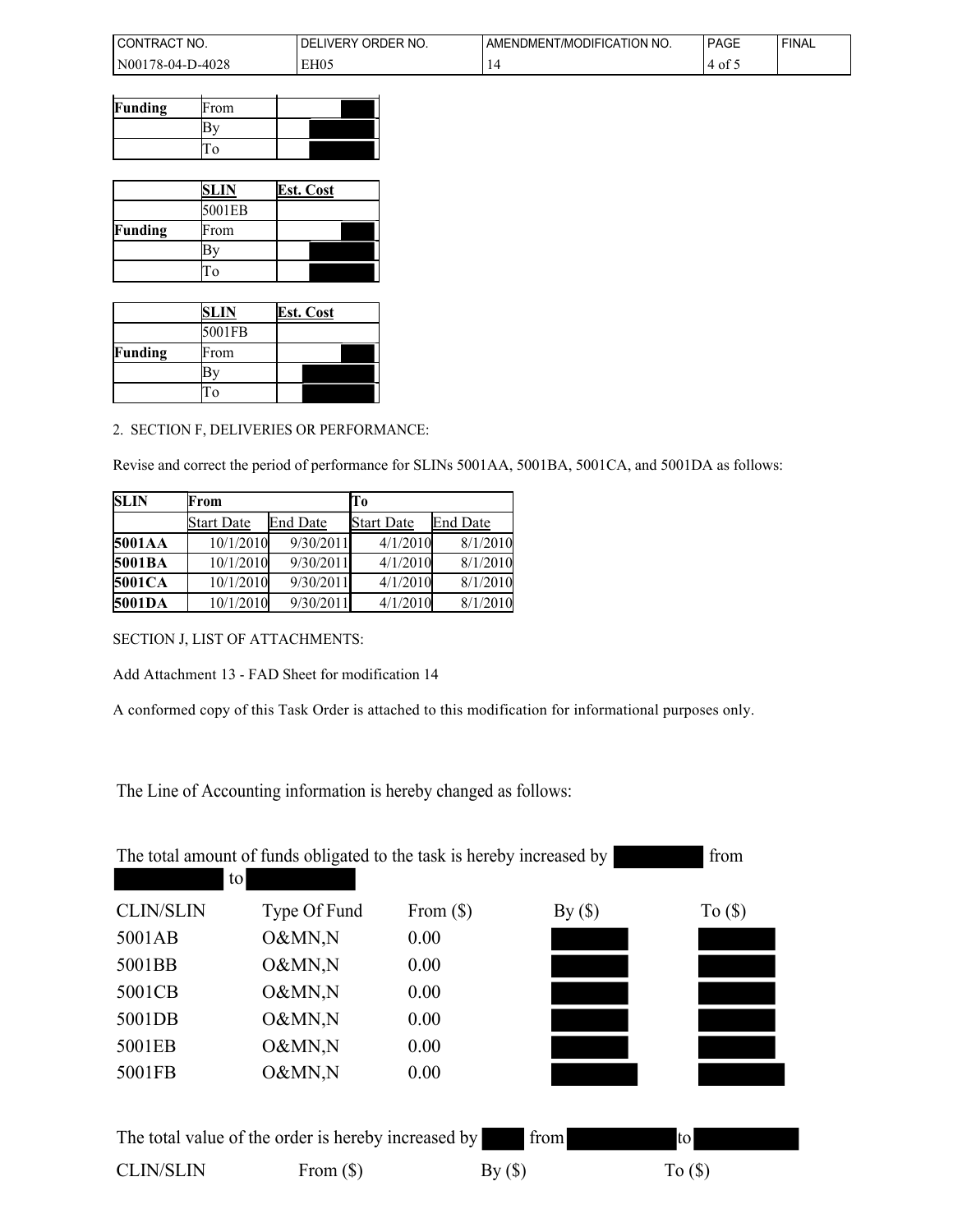| CONTRACT NO.     | DELIVERY ORDER NO. | AMENDMENT/MODIFICATION NO. | PAGE   | <b>FINAL</b> |
|------------------|--------------------|----------------------------|--------|--------------|
| N00178-04-D-4028 | EH05               | 14                         | 5 of 5 |              |
|                  |                    |                            |        |              |
| 5001AA           |                    |                            |        |              |
| 5001AB           |                    |                            |        |              |
| 5001BA           |                    |                            |        |              |
| 5001BB           |                    |                            |        |              |
| 5001CA           |                    |                            |        |              |
| 5001CB           |                    |                            |        |              |
| 5001DA           |                    |                            |        |              |
| 5001DB           |                    |                            |        |              |
| 5001EB           |                    |                            |        |              |
| 5001FB           |                    |                            |        |              |
|                  |                    |                            |        |              |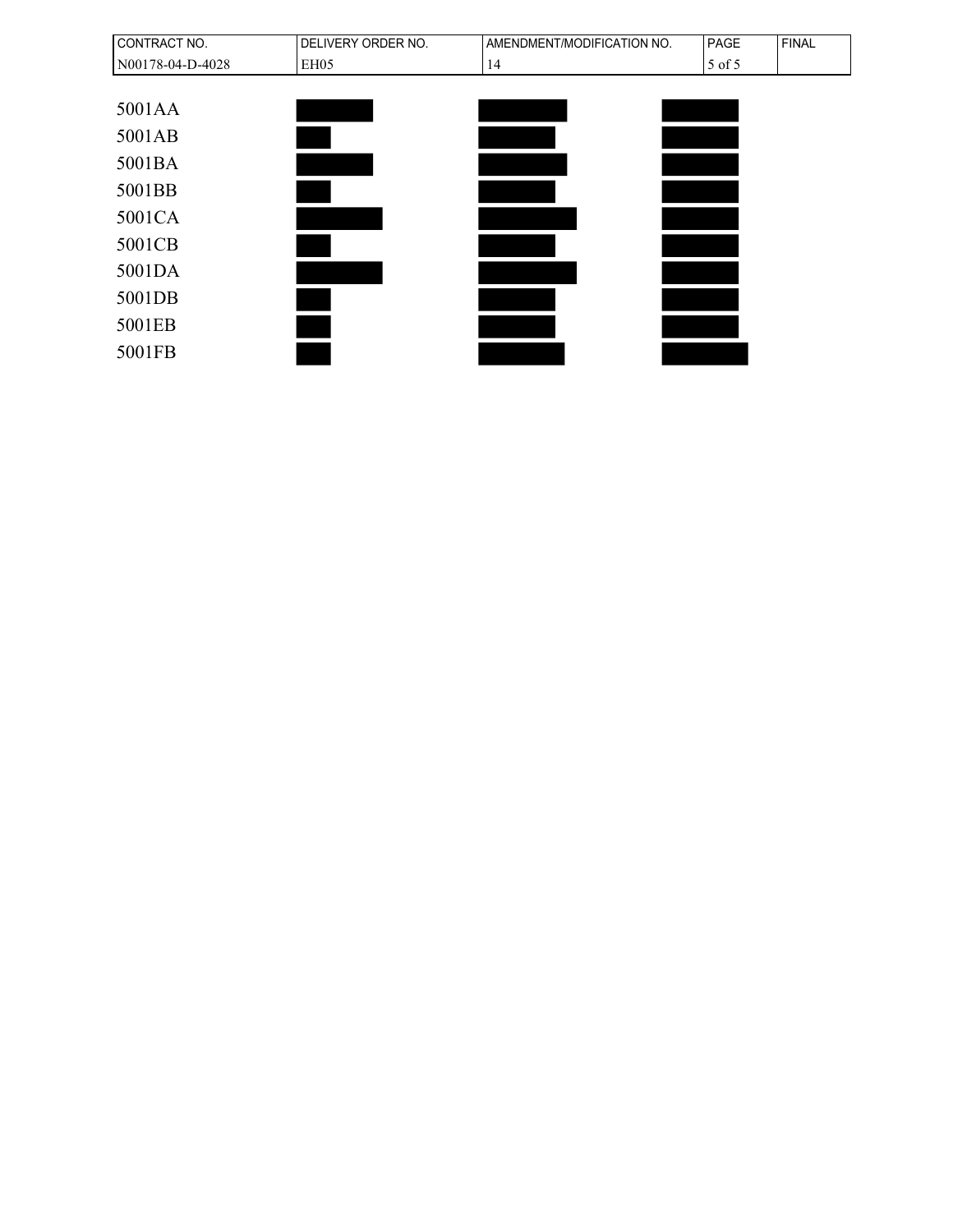| <b>ICONT</b><br>'NO.<br><b>TRAC.</b> | ORDER NO.<br><b>IVERY</b><br>DEI | NT/MODIFICATION NO.<br>LAMENDMENT | <b>PAGE</b>        | <b>FINAL</b> |
|--------------------------------------|----------------------------------|-----------------------------------|--------------------|--------------|
| $N00178-04-D-4028$                   | EH05                             |                                   | $^{\circ}20$<br>0t |              |

## **SECTION B SUPPLIES OR SERVICES AND PRICES**

CLIN - SUPPLIES OR SERVICES

For FFP Items:

Item Supplies/Services Qty Unit Unit Price Total Price ------ ----------------- ---------- --- --------------- --------------- 2000 2000AA Base Year - 1.0 Lot Provide professional, technical, and advisory support to implement merit staffing program within SEA 107. (O&MN,N) 2000BA Base Year - 1.0 Lot Provide HR operations support within SEA 107. (O&MN,N) 2000CA Base Year - 1.0 Lot Re-engineering of various civilian manpower budgeting processes within SEA 103. (O&MN,N) 2000DA Base Year - 1.0 Lot Civilian personnel payroll process support within SEA 103.  $(O&MN,N)$ 2000EA Base Year - 1.0 Lot Provide HR operations support within SEA 107. (O&MN,N) 2001 2001AA Option 1 - 1.0 Lot Provide professional, technical, and advisory support

 merit staffing program within SEA 107. (O&MN,N) 2001BA Option 1 - 1.0 Lot Provide HR operations

support within

to implement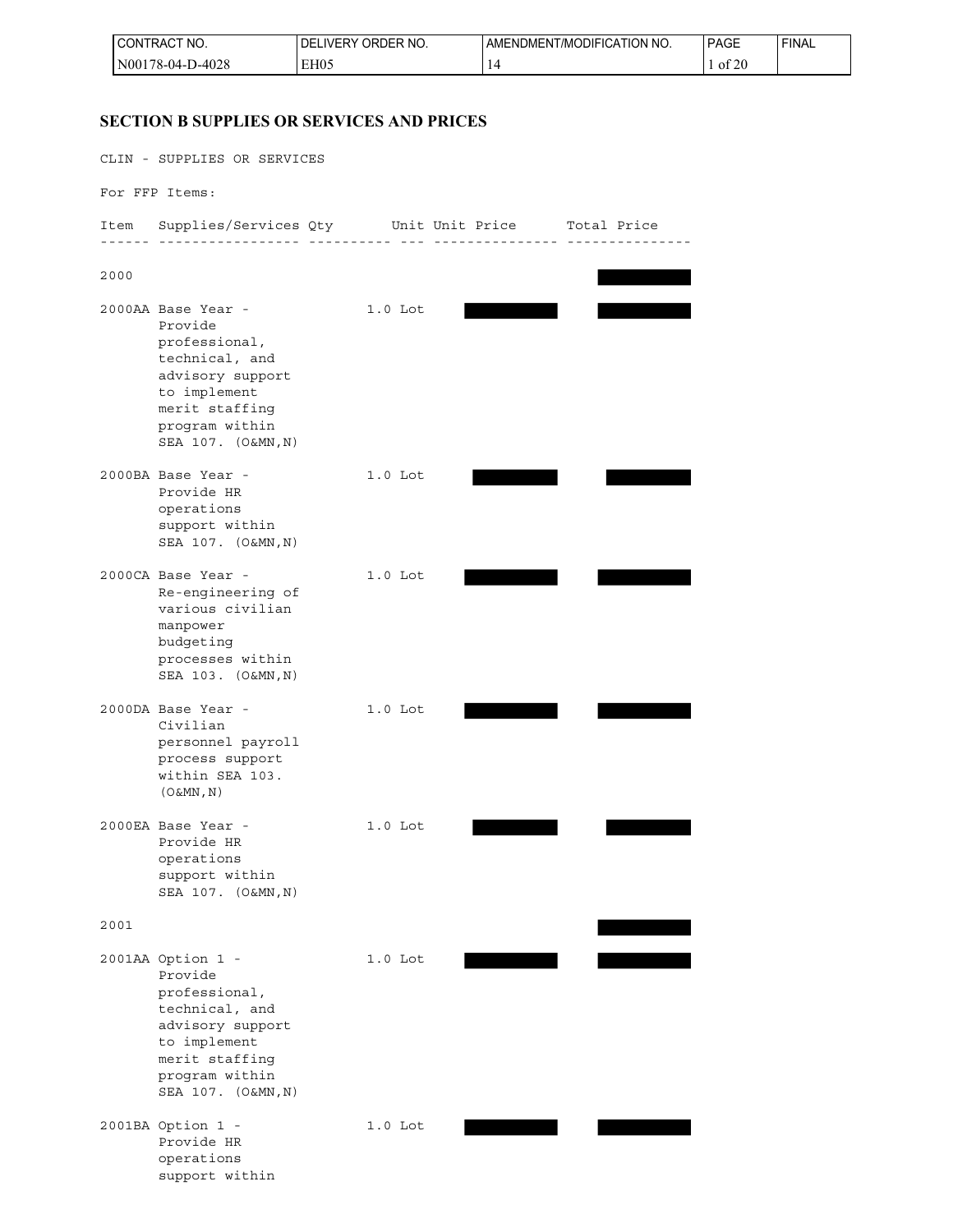|      | CONTRACT NO.                                                                                                                                                  | DELIVERY ORDER NO. | AMENDMENT/MODIFICATION NO. | PAGE    | <b>FINAL</b> |
|------|---------------------------------------------------------------------------------------------------------------------------------------------------------------|--------------------|----------------------------|---------|--------------|
|      | N00178-04-D-4028                                                                                                                                              | EH05               | 14                         | 2 of 20 |              |
|      | SEA 107. (O&MN, N)                                                                                                                                            |                    |                            |         |              |
|      | 2001CA Option 1 -<br>Re-engineering of<br>various civilian<br>manpower<br>budgeting<br>processes within<br>SEA 103. (O&MN, N)                                 | $1.0$ Lot          |                            |         |              |
|      | 2001DA Option 1 -<br>Civilian<br>personnel payroll<br>process support<br>within SEA 103.<br>$(0\&MN, N)$                                                      | $1.0$ Lot          |                            |         |              |
| 2002 |                                                                                                                                                               |                    |                            |         |              |
|      | 2002AA Option 2 -<br>Provide<br>professional,<br>technical, and<br>advisory support<br>to implement<br>merit staffing<br>program within<br>SEA 107. (O&MN, N) | $1.0$ Lot          |                            |         |              |
|      | 2002BA Option 2 -<br>Provide HR<br>operations<br>support within<br>SEA 107. (O&MN, N)                                                                         | $1.0$ Lot          |                            |         |              |
|      | 2002CA Option 2 -<br>Re-engineering of<br>various civilian<br>manpower<br>budgeting<br>processes within<br>SEA 103. (O&MN, N)                                 | $1.0$ Lot          |                            |         |              |
|      | 2002DA Option 2 -<br>Civilian<br>personnel payroll<br>process support<br>within SEA 103.<br>$(0\&MN, N)$                                                      | $1.0$ Lot          |                            |         |              |
|      | 2002EA Option 2 -<br>Civilian<br>personnel payroll<br>process support<br>within SEA 103.<br>$(0\&MN, N)$                                                      | $1.0$ Lot          |                            |         |              |
|      | 2002FA EEO Support<br>$(0\&MN, N)$                                                                                                                            | $1.0$ Lot          |                            |         |              |
|      | 2002GA Task 1 (O&MN, N)                                                                                                                                       | $1.0$ Lot          |                            |         |              |
|      | 2002HA Task 2 (O&MN, N)                                                                                                                                       | $1.0$ Lot          |                            |         |              |
|      | 2002JA Task 3 (O&MN, N)                                                                                                                                       | $1.0$ Lot          |                            |         |              |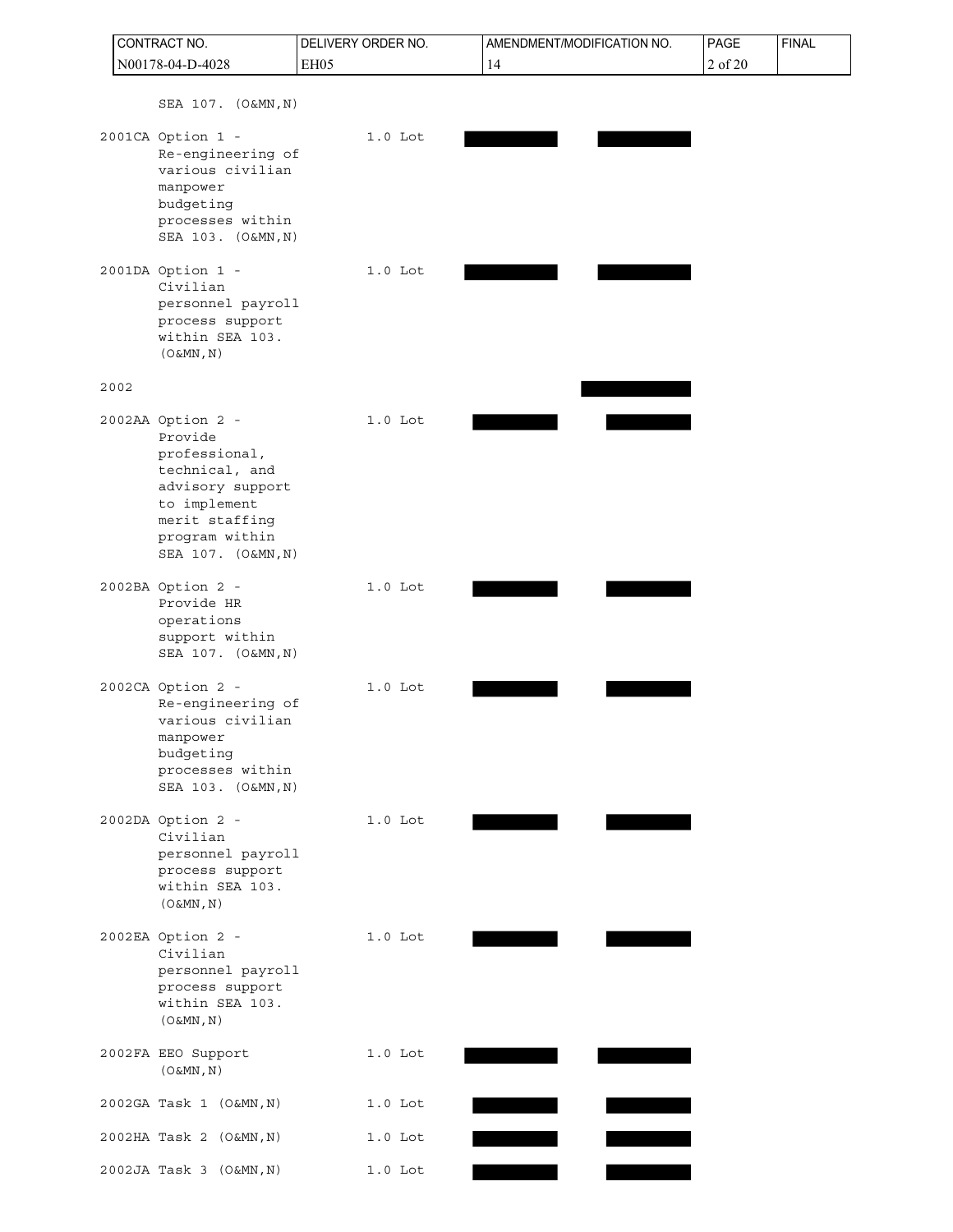|      | CONTRACT NO.                                                                                                                                   | DELIVERY ORDER NO.                                                       | AMENDMENT/MODIFICATION NO. | PAGE    | <b>FINAL</b> |
|------|------------------------------------------------------------------------------------------------------------------------------------------------|--------------------------------------------------------------------------|----------------------------|---------|--------------|
|      | N00178-04-D-4028                                                                                                                               | EH05                                                                     | 14                         | 3 of 20 |              |
|      |                                                                                                                                                |                                                                          |                            |         |              |
|      | 2002KA Task 4 (O&MN, N)                                                                                                                        | $1.0$ Lot                                                                |                            |         |              |
|      | 2002LA Provide HR<br>operations<br>support within<br>SEA 107 (O&MN, N)                                                                         | $1.0$ Lot                                                                |                            |         |              |
|      | 2002MA Provide<br>professional,<br>technical, and<br>advisory support<br>to implement<br>merit staffing<br>program within<br>SEA 107 (O&MN, N) | $1.0$ Lot                                                                |                            |         |              |
|      | 2002NA Re-engineering of<br>various civilian<br>manpower<br>budgeting<br>processes within<br>SEA 103 (O&MN, N)                                 | $1.0$ Lot                                                                |                            |         |              |
|      | 2002PA SEA 08 Support<br>$(0\&MN, N)$                                                                                                          | $1.0$ Lot                                                                |                            |         |              |
|      | 2002QA EEO Office<br>Support (O&MN, N)                                                                                                         | $1.0$ Lot                                                                |                            |         |              |
|      | 2002RA Civilian<br>personnel payroll<br>process support<br>within SEA 103<br>$(0\&MN, N)$                                                      | $1.0$ Lot                                                                |                            |         |              |
|      | For ODC Items:                                                                                                                                 |                                                                          |                            |         |              |
|      |                                                                                                                                                | Item Supplies/Services Qty Unit Est. Cost<br><u> 222 22222222222 222</u> |                            |         |              |
| 3000 |                                                                                                                                                |                                                                          |                            |         |              |
|      | 3000AA Base Year - Other<br>Direct Costs in<br>Support of SLINs<br>2000AA, 2000BA,<br>2000CA, 2000DA.<br>$(0\&MN, N)$                          | 1.0 Lot                                                                  |                            |         |              |
| 3001 |                                                                                                                                                |                                                                          |                            |         |              |
|      | 3001AA Option 1 - Other<br>Direct Costs in<br>support of SLINs<br>2001AA, 2001BA,<br>2001CA, 2001DA.<br>$(0\&MN, N)$                           | 1.0 Lot                                                                  |                            |         |              |
| 3002 |                                                                                                                                                |                                                                          |                            |         |              |
|      | 3002AA Support SLIN<br>2002QA (O&MN, N)                                                                                                        | $1.0$ Lot                                                                |                            |         |              |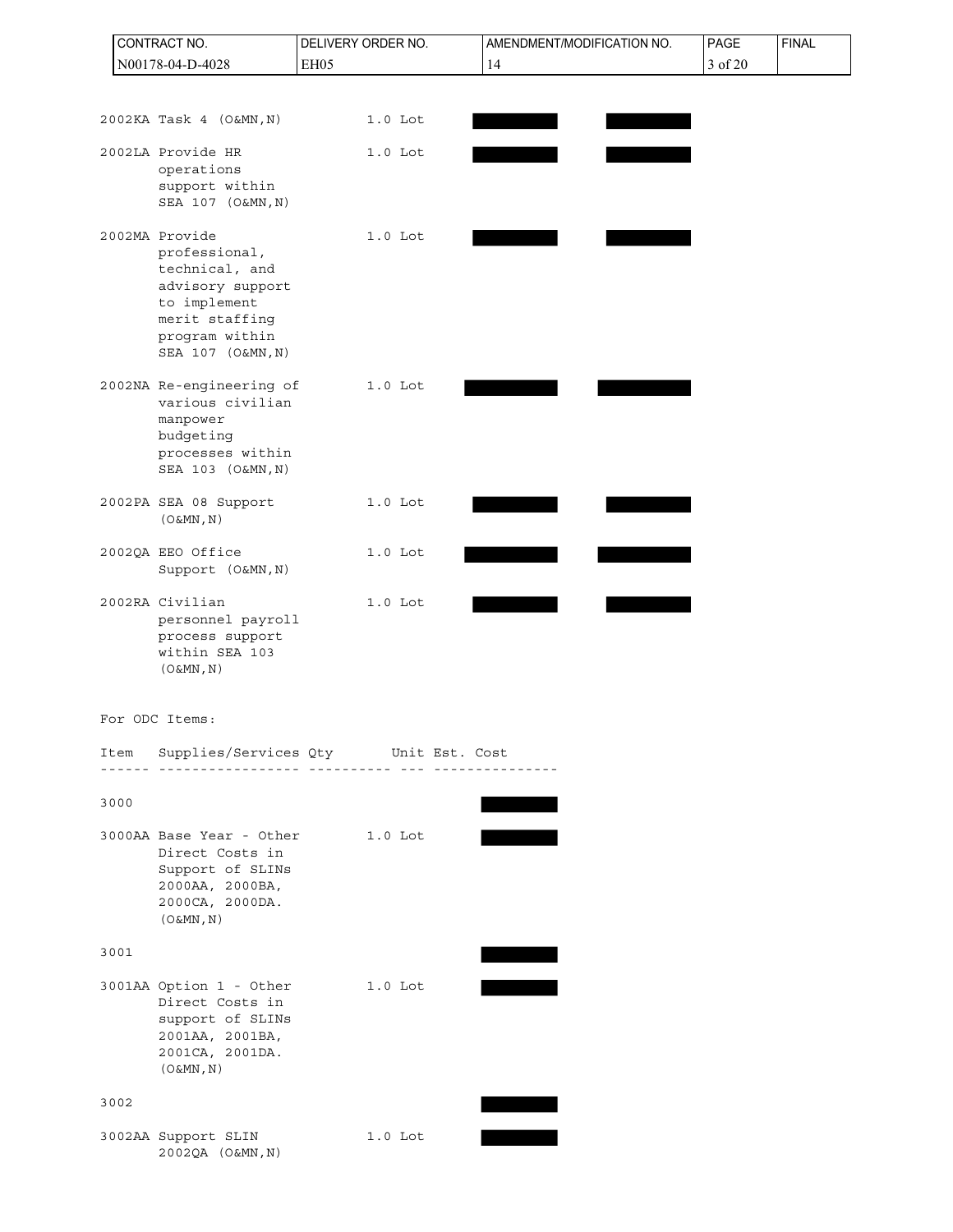|      | CONTRACT NO.                                                                                                                                                  | DELIVERY ORDER NO. | AMENDMENT/MODIFICATION NO. | PAGE    | <b>FINAL</b> |
|------|---------------------------------------------------------------------------------------------------------------------------------------------------------------|--------------------|----------------------------|---------|--------------|
|      | N00178-04-D-4028                                                                                                                                              | EH05               | 14                         | 4 of 20 |              |
|      | 3002AB SEA 08 ODCs<br>$(0\&MN, N)$                                                                                                                            | $1.0$ Lot          |                            |         |              |
|      | For FFP Items:                                                                                                                                                |                    |                            |         |              |
| Item | Supplies/Services Qty    Unit Unit Price    Total Price                                                                                                       |                    |                            |         |              |
| 5000 |                                                                                                                                                               |                    |                            |         |              |
|      | 5000AA Option 3 -<br>Provide<br>professional,<br>technical, and<br>advisory support<br>to implement<br>merit staffing<br>program within<br>SEA 107. (O&MN, N) | 1.0 Lot            |                            |         |              |
|      | 5000BA Option 3 -<br>Provide HR<br>operations<br>support within<br>SEA 107. (O&MN, N)                                                                         | $1.0$ Lot          |                            |         |              |
|      | 5000CA Option 3 -<br>Re-engineering of<br>various civilian<br>manpower<br>budgeting<br>processes within<br>SEA 103. (O&MN, N)                                 | $1.0$ Lot          |                            |         |              |
|      | 5000DA Option 3 -<br>Civilian<br>personnel payroll<br>process support<br>within SEA 103.<br>$(0\&MN, N)$                                                      | $1.0$ Lot          |                            |         |              |
| 5001 |                                                                                                                                                               |                    |                            |         |              |
|      | 5001AA Option 4 -<br>Provide<br>professional,<br>technical, and<br>advisory support<br>to implement<br>merit staffing<br>program within<br>SEA 107. (O&MN, N) | $1.0$ Lot          |                            |         |              |
|      | 5001AB Option 4 -<br>Provide<br>professional,<br>technical, and<br>advisory support<br>to implement<br>merit staffing<br>program within<br>SEA 107. (O&MN, N) | $1.0$ Lot          |                            |         |              |
|      | 5001BA Option 4 -                                                                                                                                             | $1.0$ Lot          |                            |         |              |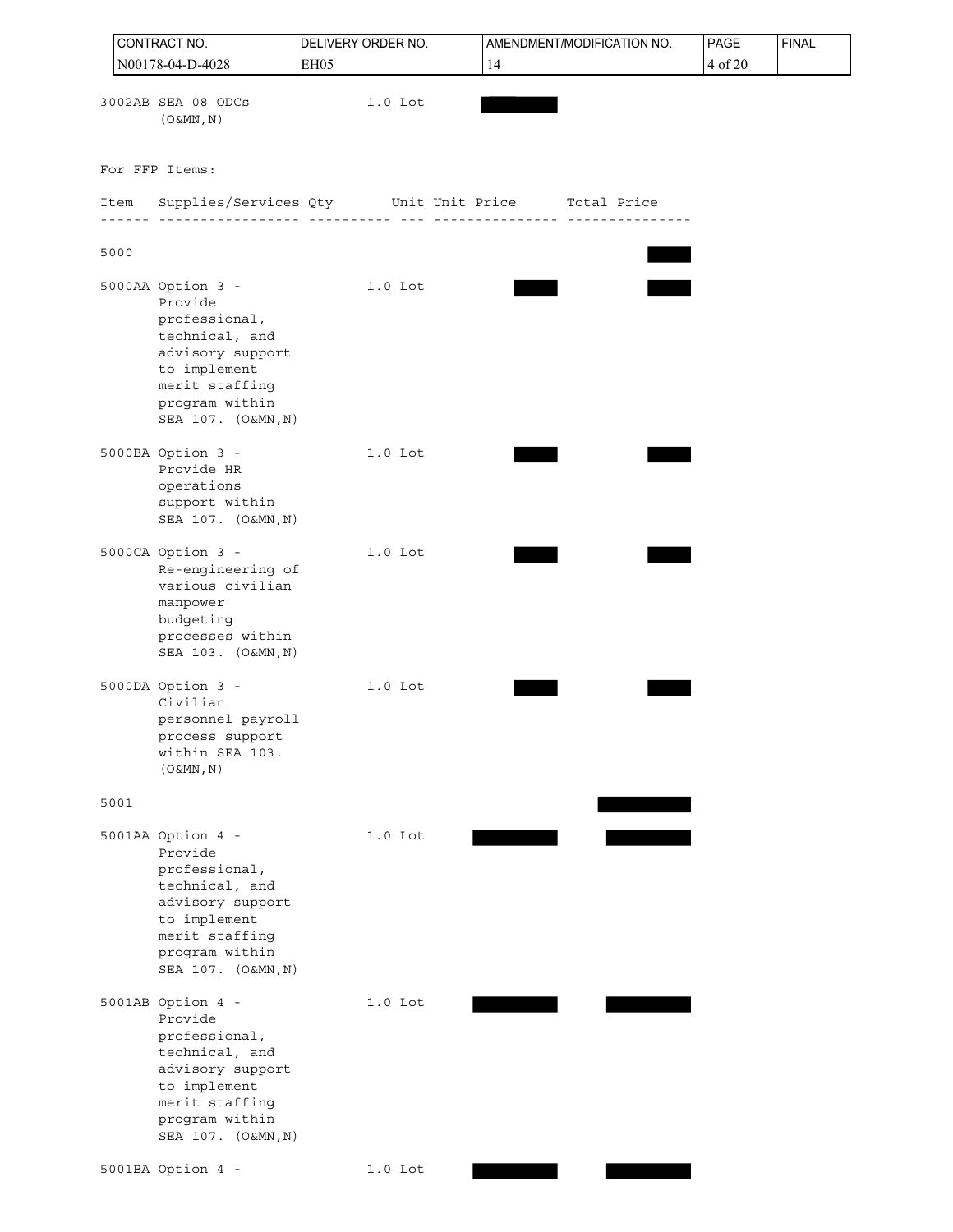|  | CONTRACT NO.                                                                                                                                  | DELIVERY ORDER NO. | AMENDMENT/MODIFICATION NO. | PAGE    | <b>FINAL</b> |
|--|-----------------------------------------------------------------------------------------------------------------------------------------------|--------------------|----------------------------|---------|--------------|
|  | N00178-04-D-4028                                                                                                                              | <b>EH05</b>        | 14                         | 5 of 20 |              |
|  | Provide HR<br>operations<br>support within<br>SEA 107. (O&MN, N)                                                                              |                    |                            |         |              |
|  | 5001BB Option 4 -<br>Provide HR<br>operations<br>support within<br>SEA 107. (O&MN, N)                                                         | $1.0$ Lot          |                            |         |              |
|  | 5001CA Option 4 -<br>Re-engineering of<br>various civilian<br>manpower<br>budgeting<br>processes within<br>SEA 103. (O&MN, N)                 | $1.0$ Lot          |                            |         |              |
|  | 5001CB Option 4 -<br>Re-engineering of<br>various civilian<br>manpower<br>budgeting<br>processes within<br>SEA 103. (O&MN, N)                 | $1.0$ Lot          |                            |         |              |
|  | 5001DA Option 4 -<br>Civilian<br>personnel payroll<br>process support<br>within SEA 103.<br>$(0\&MN, N)$                                      | $1.0$ Lot          |                            |         |              |
|  | 5001DB Option 4 -<br>Civilian<br>personnel payroll<br>process support<br>within SEA 103.<br>$(0\&MN, N)$                                      | $1.0$ Lot          |                            |         |              |
|  | 5001EA Provide<br>professional,<br>technical, and<br>advisory support<br>to implement<br>merit staffing<br>program within<br>SEA 08 (O&MN, N) | $1.0$ Lot          |                            |         |              |
|  | 5001EB Provide<br>professional,<br>technical, and<br>advisory support<br>to implement<br>merit staffing<br>program within<br>SEA 08 (O&MN, N) | $1.0$ Lot          |                            |         |              |
|  | 5001FA Provide<br>professional,<br>technical, and<br>advisory support<br>to implement<br>merit staffing                                       | $1.0$ LH           |                            |         |              |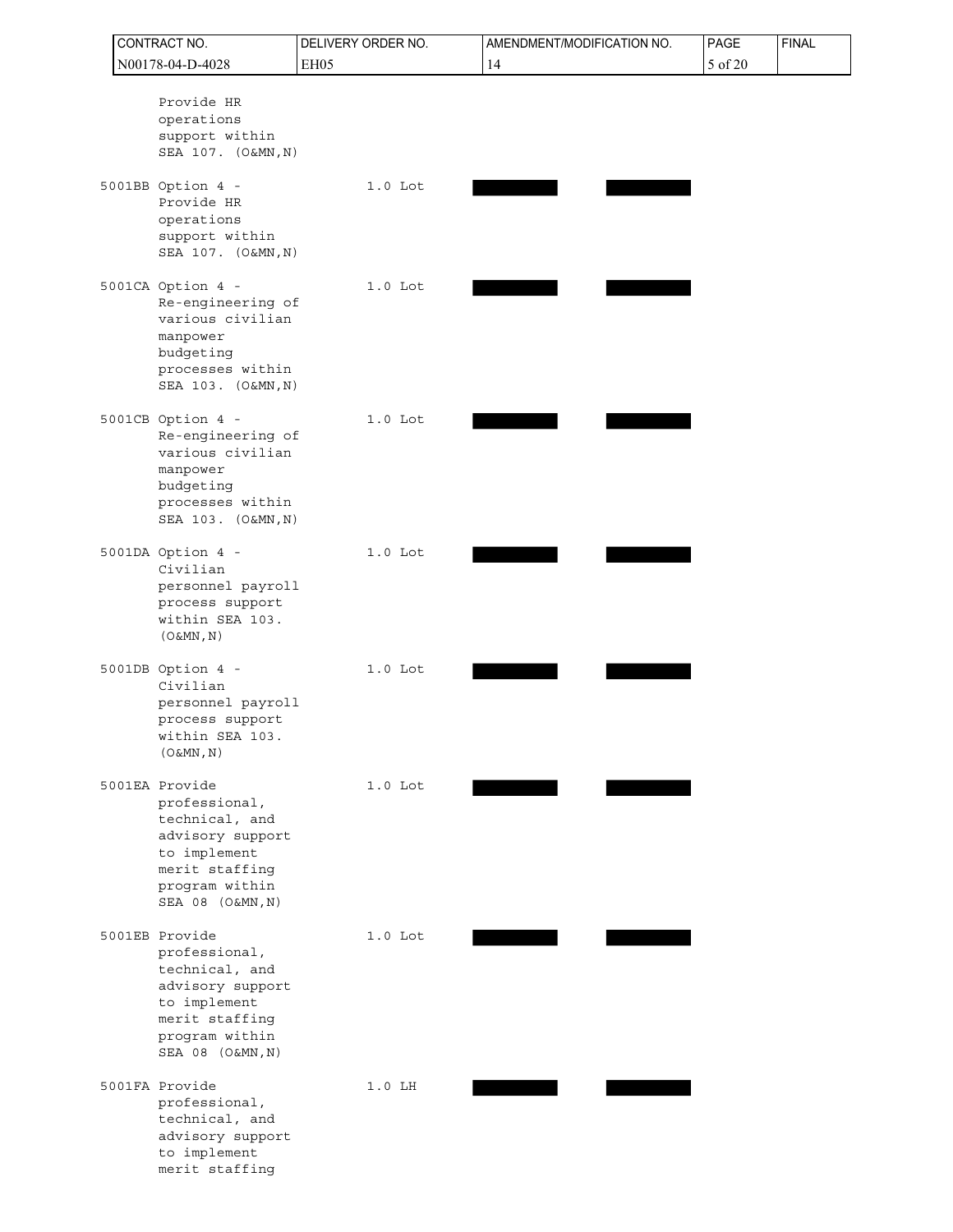|      | CONTRACT NO.                                                                                                                                                                 | DELIVERY ORDER NO.                               | AMENDMENT/MODIFICATION NO. | PAGE    | <b>FINAL</b> |
|------|------------------------------------------------------------------------------------------------------------------------------------------------------------------------------|--------------------------------------------------|----------------------------|---------|--------------|
|      | N00178-04-D-4028                                                                                                                                                             | EH <sub>05</sub>                                 | 14                         | 6 of 20 |              |
|      | program within<br>EEO/SEA 10TE<br>Office Support.<br>$(0\&MN, N)$                                                                                                            |                                                  |                            |         |              |
|      | 5001FB Provide<br>professional,<br>technical, and<br>advisory support<br>to implement<br>merit staffing<br>program within<br>EEO/SEA 10TE<br>Office Support.<br>$(0\&MN, N)$ | $1.0$ Lot                                        |                            |         |              |
|      | For ODC Items:                                                                                                                                                               |                                                  |                            |         |              |
| Item | ____________                                                                                                                                                                 | Supplies/Services Qty Unit Est. Cost<br><u> </u> |                            |         |              |
| 6000 |                                                                                                                                                                              |                                                  |                            |         |              |
|      | 6000AA Option 3 - Other<br>Direct Costs in<br>support of SLINs<br>5000AA, 5000BA,<br>5000CA, 5000DA<br>with in SEA 08.<br>$(0\&MN, N)$                                       | 1.0 Lot                                          |                            |         |              |
| 6001 |                                                                                                                                                                              |                                                  |                            |         |              |
|      | 6001AA Option 4 - Other<br>Direct Costs in<br>support of SLINs<br>5001AA, 5001BA,<br>5001CA, 5001DA.<br>$(0\&MN, N)$                                                         | $1.0$ Lot                                        |                            |         |              |

NOTE A - Option item to which the option clause in SECTION I2 applies and which is to be supplied only if, and to the extent, said option is exercised.

The clause entitled "LIMITATION OF COST" (FAR 52.232-20) or "LIMITATION OF FUNDS" (FAR 52.232-22), as appropriate, shall apply separately and independently to each separately identified estimated cost.

CONTRACT TYPE SUMMARY FOR PAYMENT OFFICE (COST TYPE)

All Items are firm fixed price.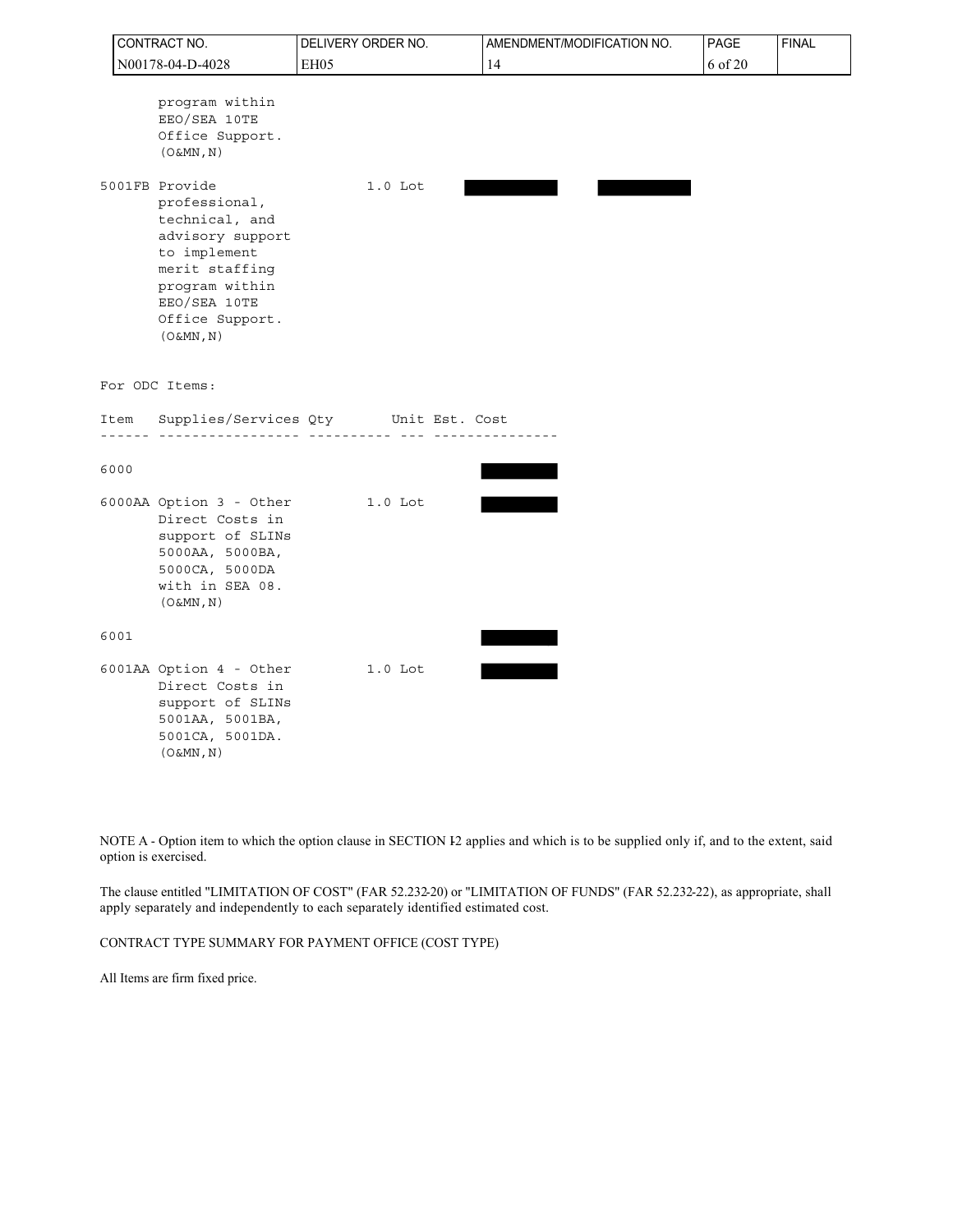| I CON"<br>'NO.<br>TRACT          | ንRDER NO.<br>IVFR'<br>. )⊢<br>W | ' NO.<br>. ATION .<br>. )DIFIC<br>l /MC<br>JMEN<br>AMENL' | <b>PAGE</b>                      | <b>FINAL</b> |
|----------------------------------|---------------------------------|-----------------------------------------------------------|----------------------------------|--------------|
| 1N00<br>D-4028<br>$1.6 - 04 - 1$ | EH <sub>05</sub>                |                                                           | $\sim$ $\sim$ $\sim$<br>0t<br>ZU |              |

## **SECTION C DESCRIPTIONS AND SPECIFICATIONS**

### PERFORMANCE BASED STATEMENT OF WORK

#### GENERAL INFORMATION

#### BACKGROUND

SEA-107 provides responsive, customer focused HR/EEO advice, guidance and support services to enable managers to acquire and sustain the skilled, properly sized, motivated, and diverse workforce essential to accomplish NAVSEA's mission. SEA-103 is the Financial Management Division under NAVSEA's Corporate Operations Directorate (SEA 10). They provide HQ/PEO salary budget formulation/execution, support services for SEA 00, 01, 02, and 10 codes, onboard counts, reimbursable manpower controls and execution, small purchase contract funding execution, SLDCADA system admin/help desk service, payroll execution, and total force manpower requirements (civilian, military, contractors).

#### **SCOPE**

This statement of work describes assistance to the Command Human Resources/Equal Employment Office, Corporate Operations Office (SEA 107), Command Human Resources/EEO Division and the NAVSEA Corporate Operations and Financial Management/Budget Branch (SEA 103). The primary requirement is for a broad spectrum of support tasks associated with recommendations for staffing classification, civilian manpower budget preparation, exhibits, and to a lesser degree, clerical, administrative and data management.

#### PERFORMANCE STANDARD

The following performance standards shall apply to the contractor's work product under this Task Order:

- The Contractor's work products shall be consistent with needs of the mission as identified by task managers.

- Technical and status reports shall be factually accurate and complete, reflect highquality and adhere to due dates and deadlines provided by technical instructions during performance.

- Data deliverables, including studies and analyses, recommendations, presentations, and other data shall be measured through customer feedback.

- Services shall reflect innovative, technological, and management techniques employed to increase efficiencies and control cost.

### ACCEPTABLE QUALITY LEVEL

Quality – All data deliverables shall be free of spelling errors, grammatically correct, correct format, technically correct, and fully coordinated with any stakeholders. All data deliverables shall be fully compatible with Oracle based competency management/training software, Navy Marine Corps Intranet (NMCI) format for Microsoft Word, Excel, PowerPoint, Outlook, MDCPDS, and other application programs.

#### MONITORING METHOD

Government review and assessment of data deliverables and products. Contractor monthly reports of work accomplished, including monthly reports of active and completed tasks, and customer feedback including whether the sponsor was satisfied or not satisfied.

#### GENERAL REQUIREMENTS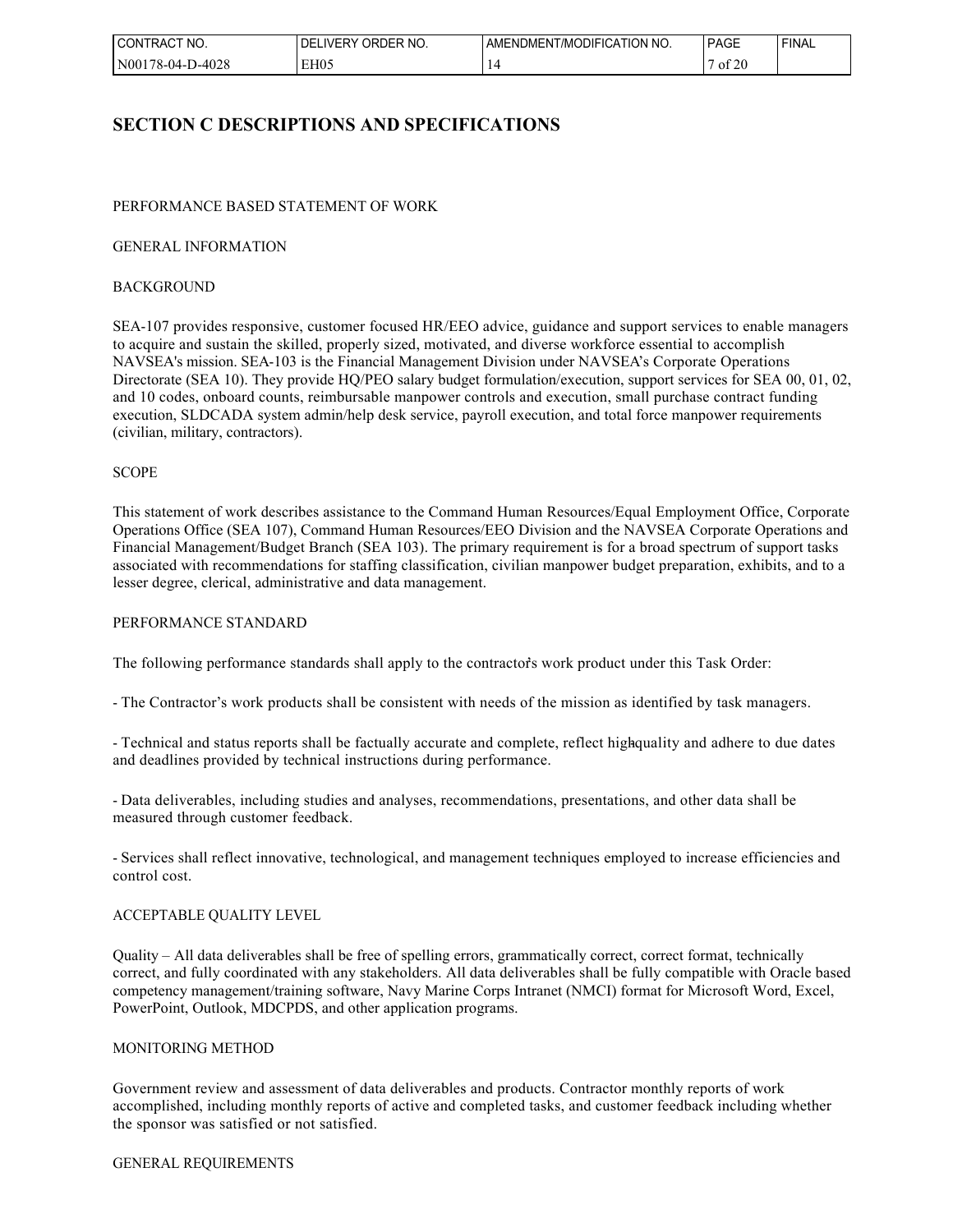| ∟CONT⊓<br>CT NO.<br><b>TRACT</b> | ORDER NO.<br>IVFRV<br>. л− | ATION,<br>' NO.<br><b>T/MODIFICA</b><br>'AMENDMENT. | <b>PAGE</b>                                   | ' FINAL |
|----------------------------------|----------------------------|-----------------------------------------------------|-----------------------------------------------|---------|
| 1N00<br>D-4028<br>$.76 - 04 - 1$ | EH05<br>. .                |                                                     | $\sim$ $\sim$ $\sim$<br>$\times$ 01 $\lambda$ |         |

- Unless otherwise specified in the Statement of Work, all support services shall be provided on site in the Washington Navy Yard. Some limited travel may be involved to the DFAS Columbus office for the Financial/Systems Analysts.

- The Contractor shall ramp up immediately upon award or exercise of a contract option and have its support team in place and fully functioning within four weeks.

- The contractor's team shall align itself to support the program with an efficient mix of personnel utilizing an effective combination of experience and technical expertise within the areas of HR staffing support, governmental budgeting processes, and civilian payroll support. The contractor shall provide an adaptable, flexible team structure that is best suited to accomplishing both planned and emergent tasks. Emphasis shall be placed on a team structure that maximizes productivity, efficiency, and accountability within the timeframe provided by the Government. The Contractor shall execute the scope of work and shall ensure high-quality, timely and well-integrated support services while incorporating the proper mix of personnel that will demonstrate the most effective use of personnel.

- The Contractor will utilize Navy owned furnishing and equipment to perform these services.

- All data/deliverables produced under this contract shall become the exclusive property of the Government.

- The Government has the right to terminate the Task Order in whole or in part for the convenience of the Government in accordance with Clause FAR 52.249-2 of the MAC contract.

#### SECURITY REQUIREMENTS

Most of the work under this contract shall be UNCLASSIFIED. A portion may be classified at the Confidential or Secret level. However, much of the work is Business Sensitive and Privacy Act protected so the Contractor shall ensure that all personnel assigned to performance of this Task Order understand that such information shall be kept "close-hold" and shall not be disclosed outside of the Program Office. Additionally, all ADP positions required for database support shall conform to DOD 5200.2-R requirements (especially those currently defined in Appendix C and K, Change 3, dated February 23, 1996) which identify National Agency Check guidance and ADP Position Categories. Security Requirements pertaining to "Personnel" as follows:

#### PERSONNEL

a. All contractor Personnel shall be U.S. citizens.

b. All personnel shall have a SECRET clearance.

#### SPECIFIC TASKS

All tasks will be funded with Operations and Maintenance, Navy (O&MN) appropriations.

### TASK 1 – MERIT STAFFING PROGRAM SUPPORT

1.1 The contractor shall provide professional, technical, advisory support and recommendations to assist the Government's implementation of the merit staffing program:

- Assist the Government in examining the merit staffing plan and other regulatory guidance.

- Identify all recruitment sources for the Government to use in identifying highly qualified candidates to fill vacant positions. This includes re-assignments, change to lower grades, Office of Personnel Management Register, direct hire eligible and other special hiring authorities.

- Assist the Government in applying the requirements of the DOD Priority Placement Program, DOD Reemployment Priority List and other re-promotion/priority consideration lists to the merit staffing program.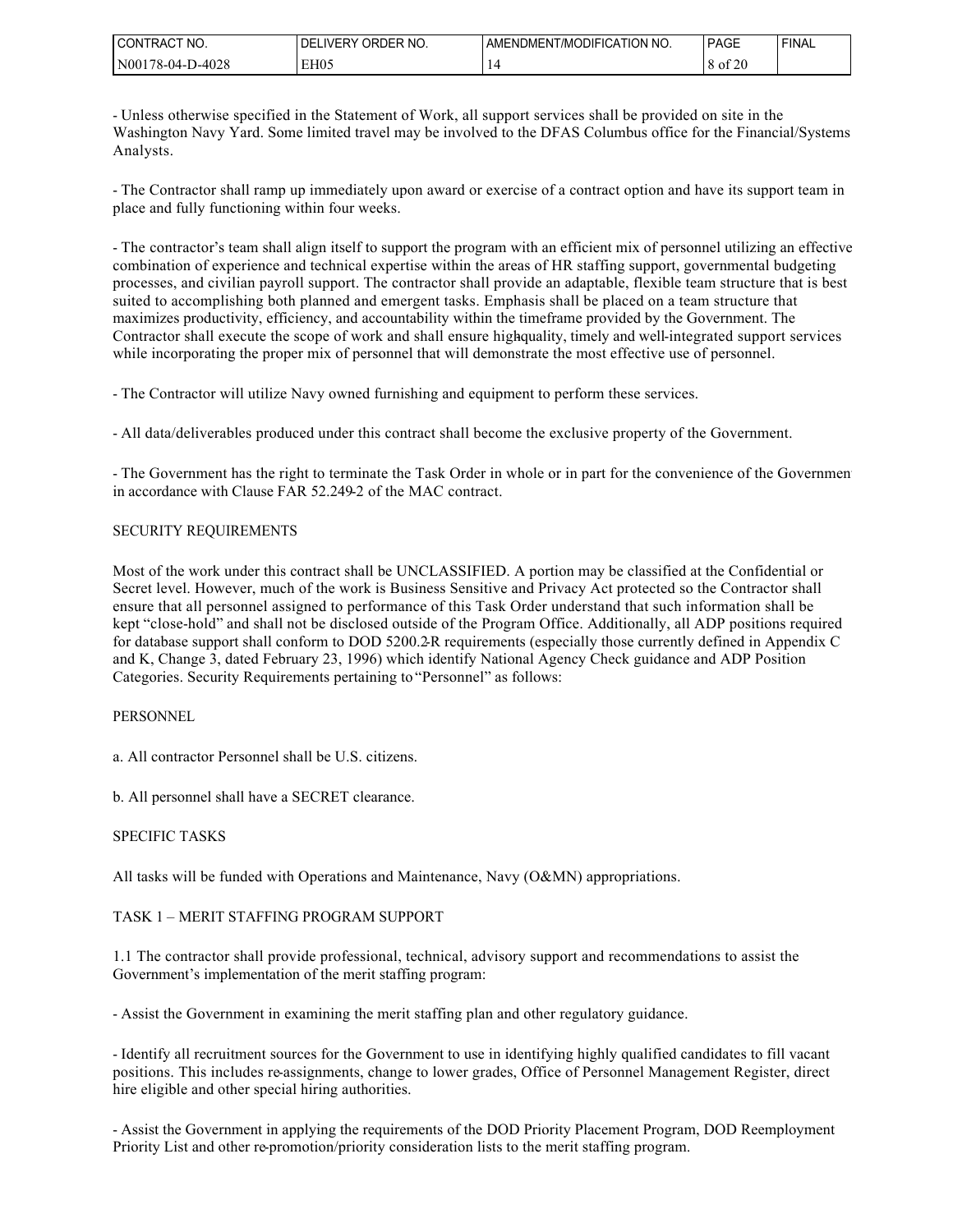| l CONTRACT<br>NO.     | ORDER NO.<br><b>IVERY</b><br>DEI | ICATION NO.<br><b>IMODIFIC</b><br>AMENDMEN | <b>PAGE</b>  | <b>FINAL</b> |
|-----------------------|----------------------------------|--------------------------------------------|--------------|--------------|
| N00178-04-1<br>D-4028 | EH <sub>05</sub>                 |                                            | f $20$<br>οt |              |

- Provide job analysis and advice and assist in the development of crediting plans. (DRL A004 applies.)

- Assist the Government to conduct qualifications analysis on a variety of professional and administrative positions filled through the competitive process. This does not include the people filling the positions or the people applying to fill the positions.

- Provide advice on crediting plans within the overall merit staffing program. (DRL A004 applies.)

- Provide advice on outplacement services such as Priority Placement Program (PPP) registration, Voluntary Separation Incentive Pay (VSIP)/Voluntary Early Retirement Authority (VERA) assistance, etc. (DRL A004 applies.)

1.2 The contractor shall assist in writing or rewriting a position description (PD) and providing an evaluation statement in the factor evaluation system (FES) format. This will not include evaluating Government employees or potential Government employees.

- Interview management officials, supervisors, and/or specialist and provide notes of interviews to assist in the Government's determination of the proper duties and responsibilities for the position. (DRL A004 applies.)

- Assist in preparing draft position descriptions to assist the Government in writing a position description. (DRL A004 applies.)

- Assist in classifying position descriptions in occupational series such as technical, scientific, engineering, managerial, staff, or clerical support.

- Assist in providing advisory classification recommendations. (DRL A004 may apply.)

- Assist in developing standard position descriptions for use by large organizations. (DRL A004 may apply.)

- Review existing and proposed position descriptions against current staffing plans and assist in providing recommendations regarding possible changes. (DRL A004 may apply.)

- Analyze and assist Government personnel to provide recommendations for grade structures and position management strategies. (DRL A004 may apply.)

- Assist in conducting position classification desk audits, interviewing current employees and supervisors. Provide interview notes and analysis with recommendations to Government personnel. (DRL A004 applies.)

- Assist in identifying variances between work actually performed and the official position description.

- Assist in drafting an FES evaluation statement, including a discussion of factors based on the audit. (DRL A004 may apply.)

1.3 The contractor shall provide a variety of administrative and data management support.

- Input specific types of personnel actions into the Modern Defense Civilian Personnel Data System (MDCPDS).

- Perform quality checks on database contents and make corrections.
- Print and distribute vacancy announcements.
- Prepare outgoing mail including draft notification and offer letters. (DRL A004 applies.)
- Collect applications for vacancy announcements.
- Input into appropriate database.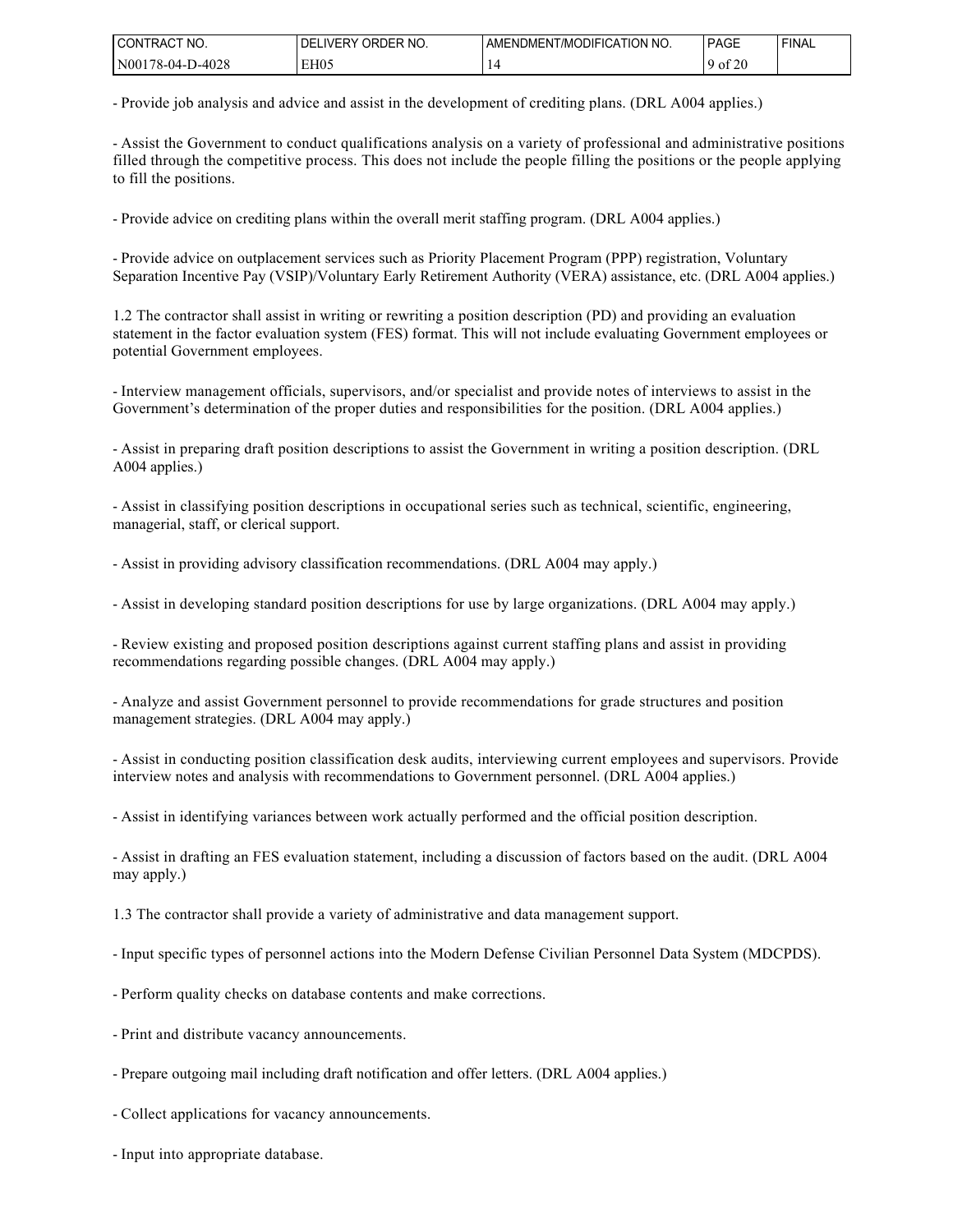| l CONTRACT<br>'NO.                    | ORDER NO.<br>DF.<br><b>IVERY</b> | ' NO.<br><b>ODIFICATION'</b><br>AMENDMENT/MC | <b>PAGE</b>            | <b>FINAL</b> |
|---------------------------------------|----------------------------------|----------------------------------------------|------------------------|--------------|
| N00<br>D-4028<br>ຳບ<br>$.78 - 04 - 1$ | EH <sub>05</sub>                 |                                              | coc<br>' 01<br>v<br>∠⊾ |              |

- Prepare merit promotion certificates (DRL A004 applies) and closeout merit promotion case files.

- Operate and maintain Priority Placement Program database.

- File, update, and maintain merit staffing case files.

- Prepare and box records for transfer to the Human Resources Service Center (HRSC).

- Prepare copies of administrative case files.

- Answer telephones and route callers/visitors. The Contractor shall clearly identify to all callers that they are speaking to a support contractor and not a Government employee.

- Gather, compile, and deliver data to support metrics and prepare graphics. (DRL A004 applies.)

TASK 2 – HR OPERATIONS SUPPORT

2.1 Assist SEA 107 with any routine projects involving HR operations.

- Copy recruitment folders.

- Request for SEA 107, safeguard, mail and return Official Personnel Folders to HRSGNW.

- Scan documents into, and maintain, position description library.

- Scan documents into, and maintain, employee performance evaluation files.

- Print and distribute Standard Form 50s (Notifications of Personnel Actions).

- Assemble and mail performance and medical files when employees separate.

- Assist SEA 107 as a PCS Coordinator.

2.2 Assist in developing and coordinating an award program.

- Assist in developing and maintaining an inventory of pins, certificates, and folders for length of service and other awards for Government employees

- Assist the Awards Program Coordinator to set up NAVSEA Awards ceremonies including scheduling and setting up conference rooms and organizing the awards that will be presented.

- Utilize the following programs: WAMO for printing reports regarding certificate eligibility, CDMS to upload employee appraisals, NAVSEA (website) to post and remove flyers in addition to helping SEA 107 upload files for Awards Toolkit, and OPM and other Federal websites to download instructions and files pertaining to Awards and HR

TASK 3 – RE-ENGINEERING OF VARIOUS MANPOWER BUDGETING PROCESSES

3.1 The contractor shall assist NAVSEA 103 to evaluate all processes involved in the creation and submission of civilian manpower budgets and exhibits.

- Assist in the development of an automation plan to address shortfalls in the existing processes including (but not limited to): manual re-entry of data from printed reports into pricing models; manual gathering of field activity input using emails/spreadsheets; manual transformation of data from various reports to budget exhibit formats; manual reconciliation between PBIS database and CMBUS. (DRL A005 applies.)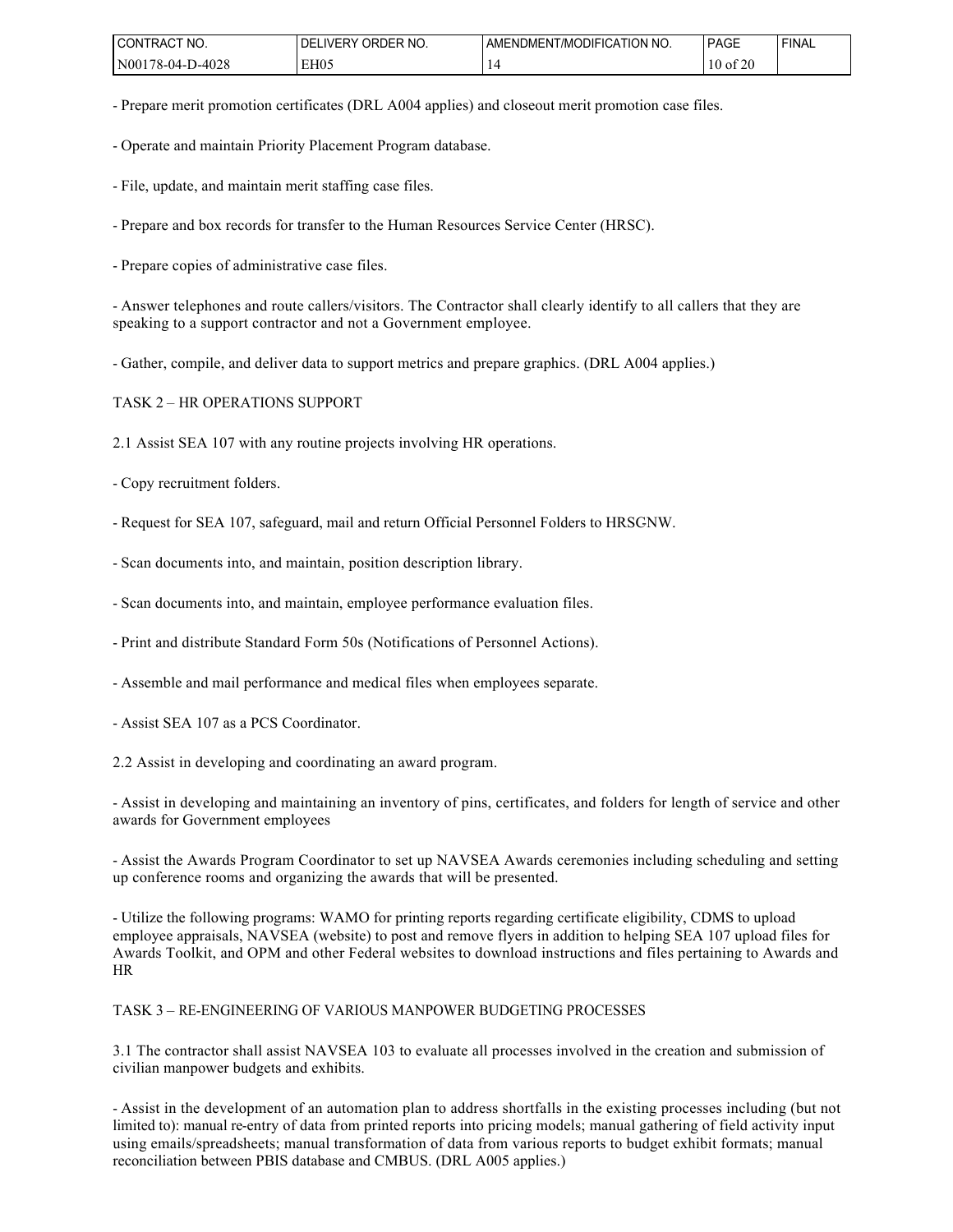| l CON<br>TNO.<br>TRAC                    | <sup>ነ</sup> RDER NO.<br>WERY<br>DF | <b>CATION</b><br>' NO.<br>111F1C<br>I /MC<br>MENDMEN | <b>PAGE</b>       | <b>FINAL</b> |
|------------------------------------------|-------------------------------------|------------------------------------------------------|-------------------|--------------|
| 1 N00<br><b>D-4028</b><br>$1.6 - 04 - P$ | EH05                                |                                                      | ، مع<br>-01<br>∠∖ |              |

- Provide expert analysis and recommendations on Personnel/Budget data storage solutions.

- Assist in the development of training materials and training plan on the Civilian manpower budget process and Facilitate training. (DRL A005 applies.)

- Upon approval of the automation plan, assist in the development of a prototype automated system to improve the workflows to replace or eliminate existing processes or systems.

- The contractor shall have in-depth knowledge of the NAVSEA HQ civilian personnel budget processes and related systems.

- The contractor will be granted access to the WAMO database in order to extract necessary data.

#### TASK 4 – CIVILIAN PERSONNEL PAYROLL PROCESS SUPPORT

4.1 The contractor shall:

- Assist SEA 103 with monitoring civilian personnel payroll execution including monitoring of obligations and expenditures. This includes assisting with reconciliation of problem disbursements utilizing STARS, DCPS, and DCPDS.

- Assist in the development of a new process to track Pay Pool data and "manage to payroll" information by organization. Each pay period, the contractor shall download the Gross Pay files from DCPS and load them into the WAMO database so the data can be used to generate necessary analysis reports.

- Support, update, and maintain the COGNOS upfront web application. The contractor will be granted necessary access to the WAMO database and COGNOS Web servers to produce reports and perform analyses. (DRL A006 applies.)

- Investigate and report the Pros and Cons of using "Budget Builder" in place of COGNOS for reporting execution data for Headquarters/PEO's. (DRL A007 applies.)

- Each month the contractor shall assist with cash analysis reports, updating various spreadsheets/reports with up to date execution data. (DRL A004 applies.)

#### DATA REQUIREMENT LISTS (DRLs)

A001 Monthly Progress Report to include the names of all personnel charging to the Program during the reporting period due on the last day of each month. This report shall also incorporate a marpower and spending plan for the period of performance and show dollars expended on a monthly basis to include a summary of work provided and a financial summary.

A002 Monthly Meeting Schedule due the first day of each month.

A003 Meeting Minutes due within 5 days after the meeting.

A004 Technical/Management Documentation to include reports, documents, agendas, spreadsheets, presentations/briefings, memorandums of agreement and understanding (MOA/MOU), program plans, and financial reports, analyses, and recommendations due in accordance with the schedule set up in the Technical Instruction under which it is required.

A005 Automation Plan which shall include training materials and training plan due on or before 30 September 2008. (Task 3)

A006 Updated COGNOS Cubes: Published reports due bi-weekly on the last day of the period. An overall monthly published report is also required to be delivered on the last day of the month. (Task 4)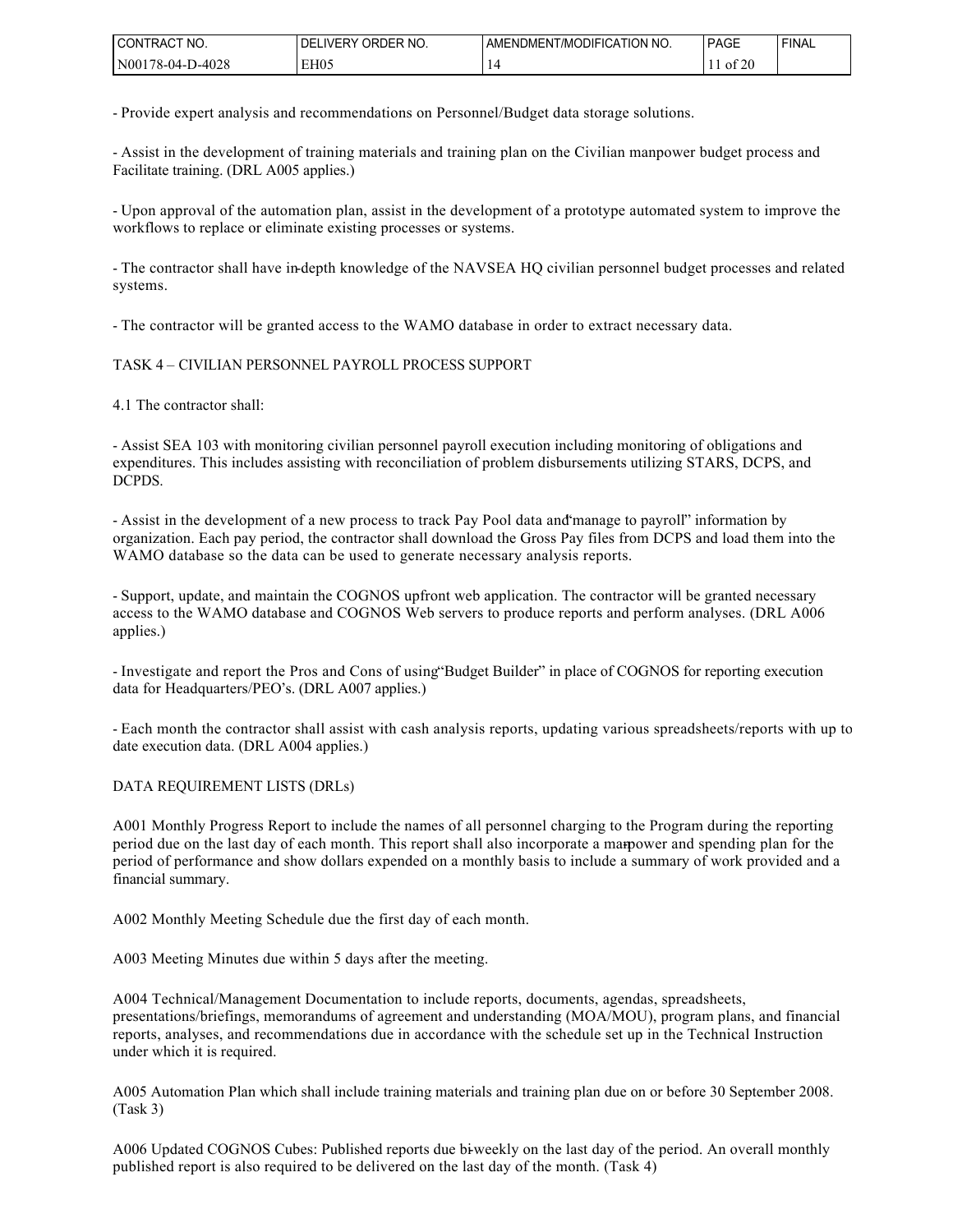| 'NO.<br>CON<br>'I RAC               | `RDER NO.<br>ור<br>.)RF<br>Л<br>IVER' | <b>JDIFICATION</b><br>NO.<br>7MC<br>:NDMEN-<br>AME | <b>PAGE</b> | <b>FINAL</b> |
|-------------------------------------|---------------------------------------|----------------------------------------------------|-------------|--------------|
| 0-4028<br>N <sub>00</sub><br>78-04- | EH05<br>. .                           |                                                    | f 2(<br>-01 |              |

A007 Published report regarding the pros and cons of using "Budget Builder" in place of COGNOS for reporting execution data for Headquarters/PEO's shall be due on or before 30 September 2008.

NOTE A: All deliverables (A001 – A007) shall be addressed to the Task Order Manager (TOM) and Business Financial Manager (BFM) for this task order.

NOTE B: Data deliverables are not separately priced. The cost of data deliverables shall be included in the offero's fixed price offer for the CLINS/SLINS provided in Section B.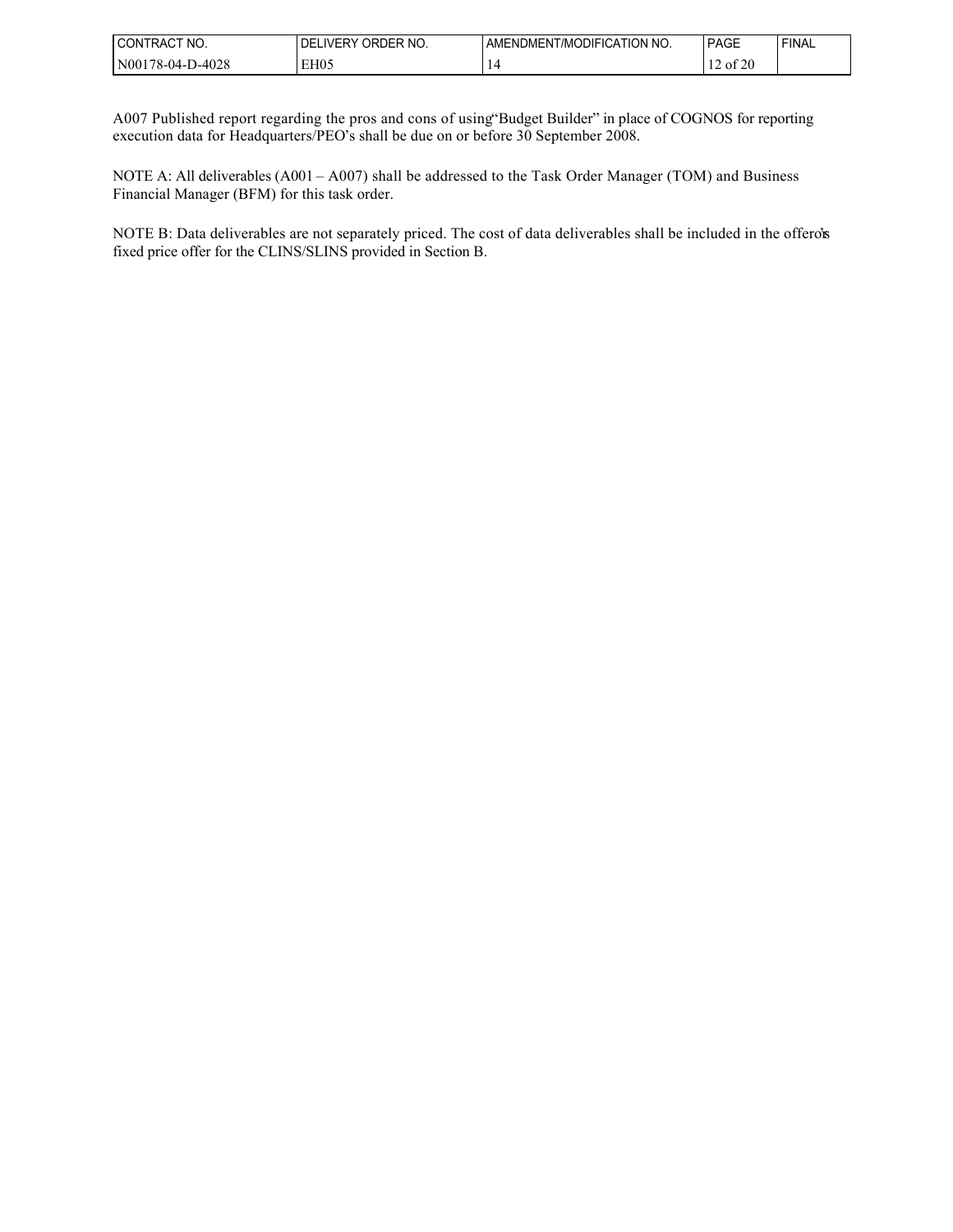| I CON <sup>-</sup><br>'NO.<br>TRAC1 | ORDER NO.<br><b>IVERY</b><br>. )⊢ | ' NO.<br>∴ATION ∶<br>. )DIFIC<br>T/MC<br>JMEN.<br>AMFNL' | <b>PAGE</b>                            | <b>FINAL</b> |
|-------------------------------------|-----------------------------------|----------------------------------------------------------|----------------------------------------|--------------|
| 1N00<br>D-4028<br>$1.6 - 04 - 1$    | EH <sub>05</sub>                  |                                                          | $\sim$ $\sim$ $\sim$<br>' 01<br>$\sim$ |              |

# **SECTION D PACKAGING AND MARKING**

Packaging and Marking in accordance with Section D of the IDIQ contract.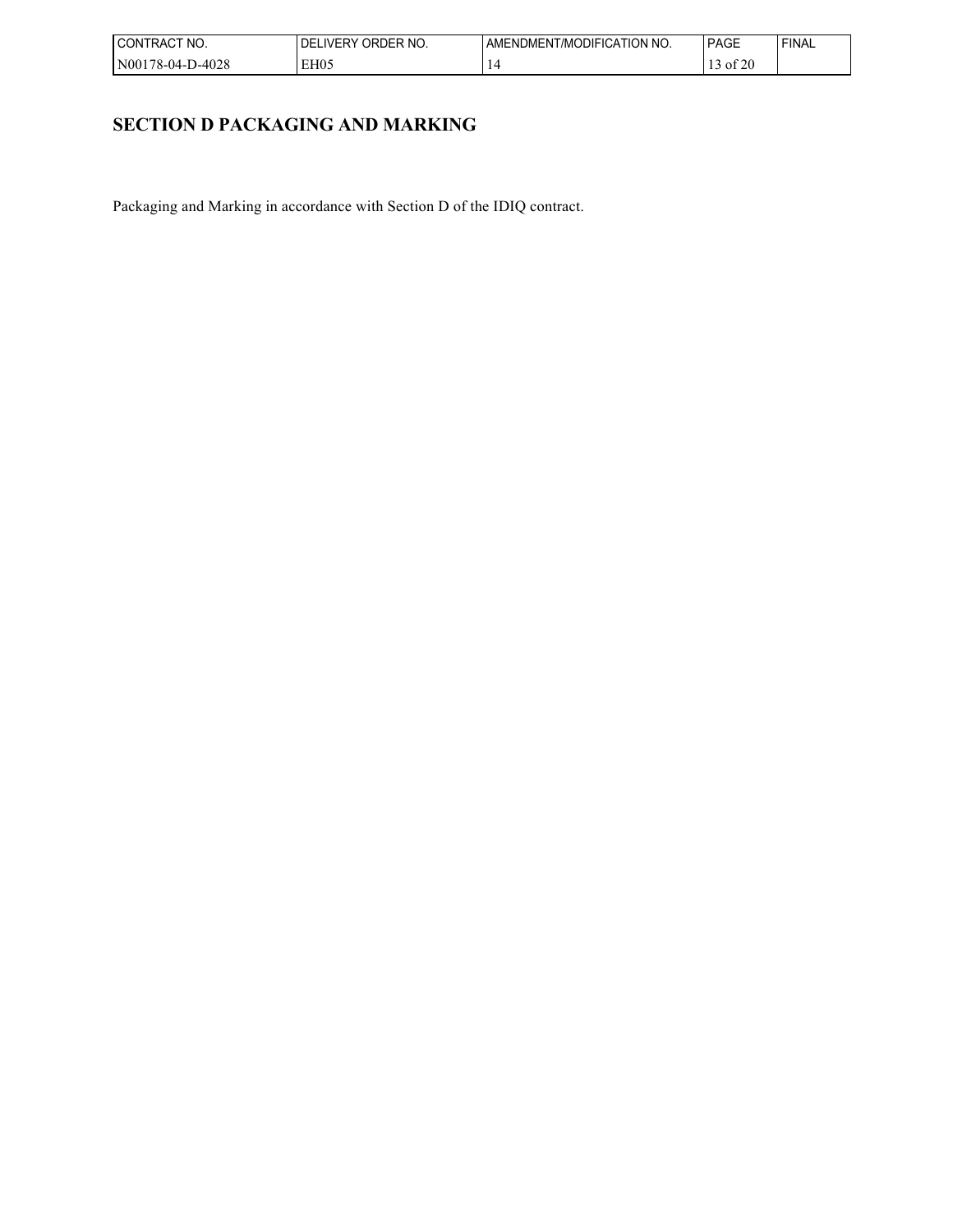| I CON"<br>'NO.<br><b>RACT</b>    | ORDER NO.<br><b>IVERY</b><br>. )⊢ | ' NO.<br>∴ATION ∶<br>. )DIFIC<br>T/MC<br>JMEN.<br>AMFNL' | <b>PAGE</b>                    | <b>FINAL</b> |
|----------------------------------|-----------------------------------|----------------------------------------------------------|--------------------------------|--------------|
| 1N00<br>D-4028<br>$.78 - 04 - 1$ | EH <sub>05</sub>                  |                                                          | $\sim$ $\sim$ $\sim$<br>$\sim$ |              |

# **SECTION E INSPECTION AND ACCEPTANCE**

Inspection and Acceptance shall be in accordance with Section E of the SeaportE Multiple Award IDIQ contract.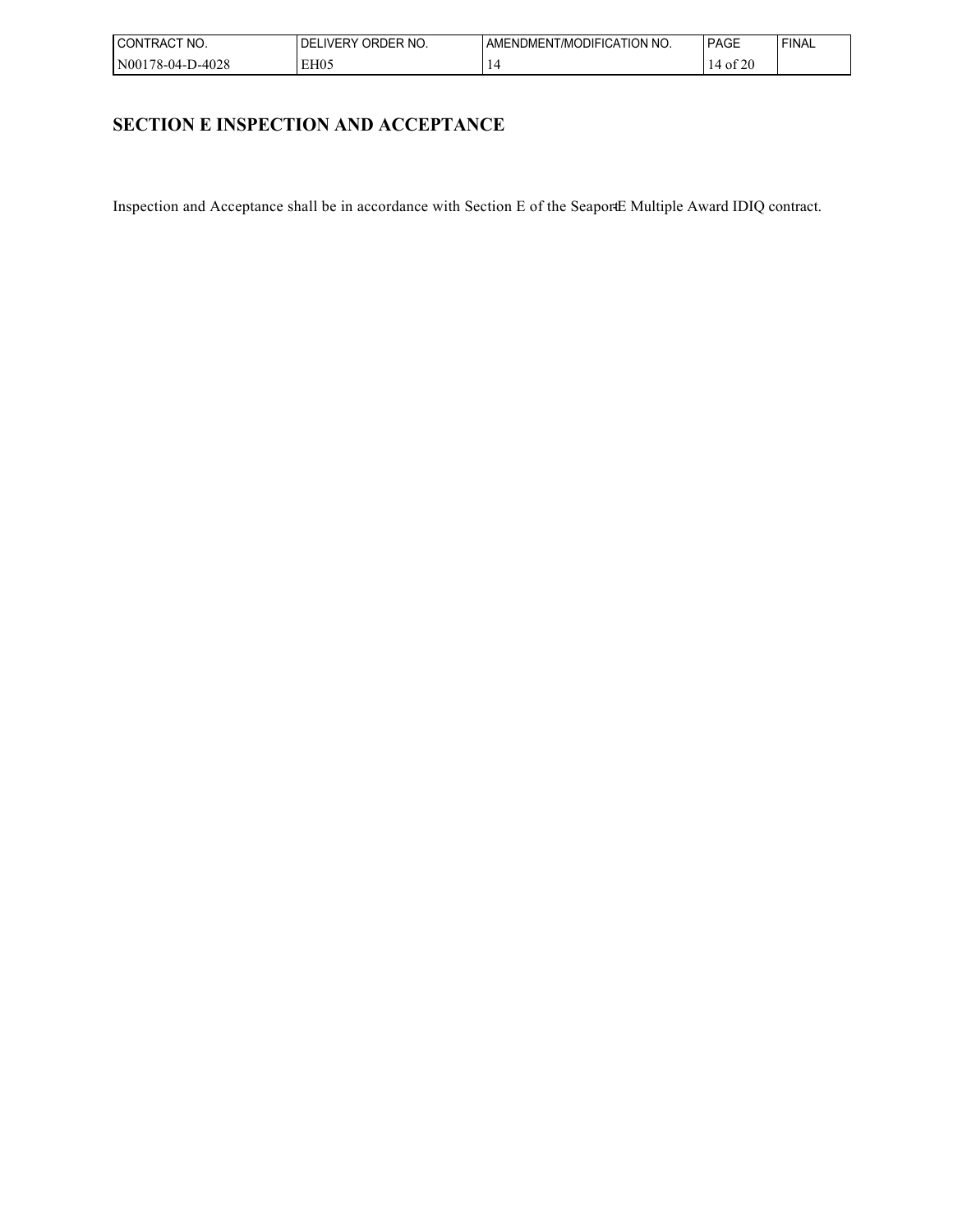| I CONTRACT NO.            | DELIVERY ORDER NO. | AMENDMENT/MODIFICATION NO. | <b>PAGE</b>            | 'FINAL |
|---------------------------|--------------------|----------------------------|------------------------|--------|
| -D-4028<br>  N00178-04-D- | EH <sub>05</sub>   |                            | $c \wedge c$<br>-01 20 |        |

# **SECTION F DELIVERABLES OR PERFORMANCE**

## CLIN - DELIVERIES OR PERFORMANCE

The periods of performance for the following Items are as follows:

| 2000AA | 1/1/2007 - 9/30/2007    |
|--------|-------------------------|
| 2000BA | $1/1/2007 - 9/30/2007$  |
| 2000CA | $1/1/2007 - 9/30/2007$  |
| 2000DA | $1/1/2007 - 9/30/2007$  |
| 2000EA | $9/11/2007 - 9/30/2007$ |
| 2001AA | 2/8/2008 - 12/31/2008   |
| 2001BA | 2/8/2008 - 12/31/2008   |
| 2001CA | 2/8/2008 - 12/31/2008   |
| 2001DA | 2/8/2008 - 12/31/2008   |
| 2002AA | 10/1/2008 - 9/30/2009   |
| 2002BA | 10/1/2008 - 9/30/2009   |
| 2002CA | 10/1/2008 - 9/30/2009   |
| 2002DA | 10/1/2008 - 9/30/2009   |
| 2002EA | 2/26/2009 - 9/30/2009   |
| 2002FA | $4/1/2009 - 9/30/2009$  |
| 2002GA | $4/1/2009 - 9/30/2009$  |
| 2002HA | $4/1/2009 - 9/30/2009$  |
| 2002JA | $4/1/2009 - 9/30/2009$  |
| 2002KA | $4/1/2009 - 9/30/2009$  |
| 2002LA | 7/1/2009 - 12/31/2009   |
| 2002MA | 7/1/2009 - 12/31/2009   |
| 2002NA | 7/1/2009 - 12/31/2009   |
| 2002PA | 7/1/2009 - 9/30/2009    |
| 2002QA | 7/1/2009 - 12/31/2009   |
| 2002RA | 7/1/2009 - 12/31/2009   |
| 3000AA | $1/1/2007 - 9/30/2007$  |
| 3001AA | 10/1/2007 - 9/30/2008   |
| 3002AA | 10/1/2008 - 9/30/2009   |
| 3002AB | $4/1/2009 - 9/30/2009$  |
| 5000AA | $1/1/2010 - 3/31/2010$  |
| 5000BA | $1/1/2010 - 3/31/2010$  |
| 5000CA | $1/1/2010 - 3/31/2010$  |
| 5000DA | $1/1/2010 - 3/31/2010$  |
| 5001AA | $4/1/2010 - 8/1/2010$   |
| 5001AB | $4/1/2010 - 8/1/2010$   |
| 5001BA | $4/1/2010 - 8/1/2010$   |
| 5001BB | $4/1/2010 - 8/1/2010$   |
| 5001CA | $4/1/2010 - 8/1/2010$   |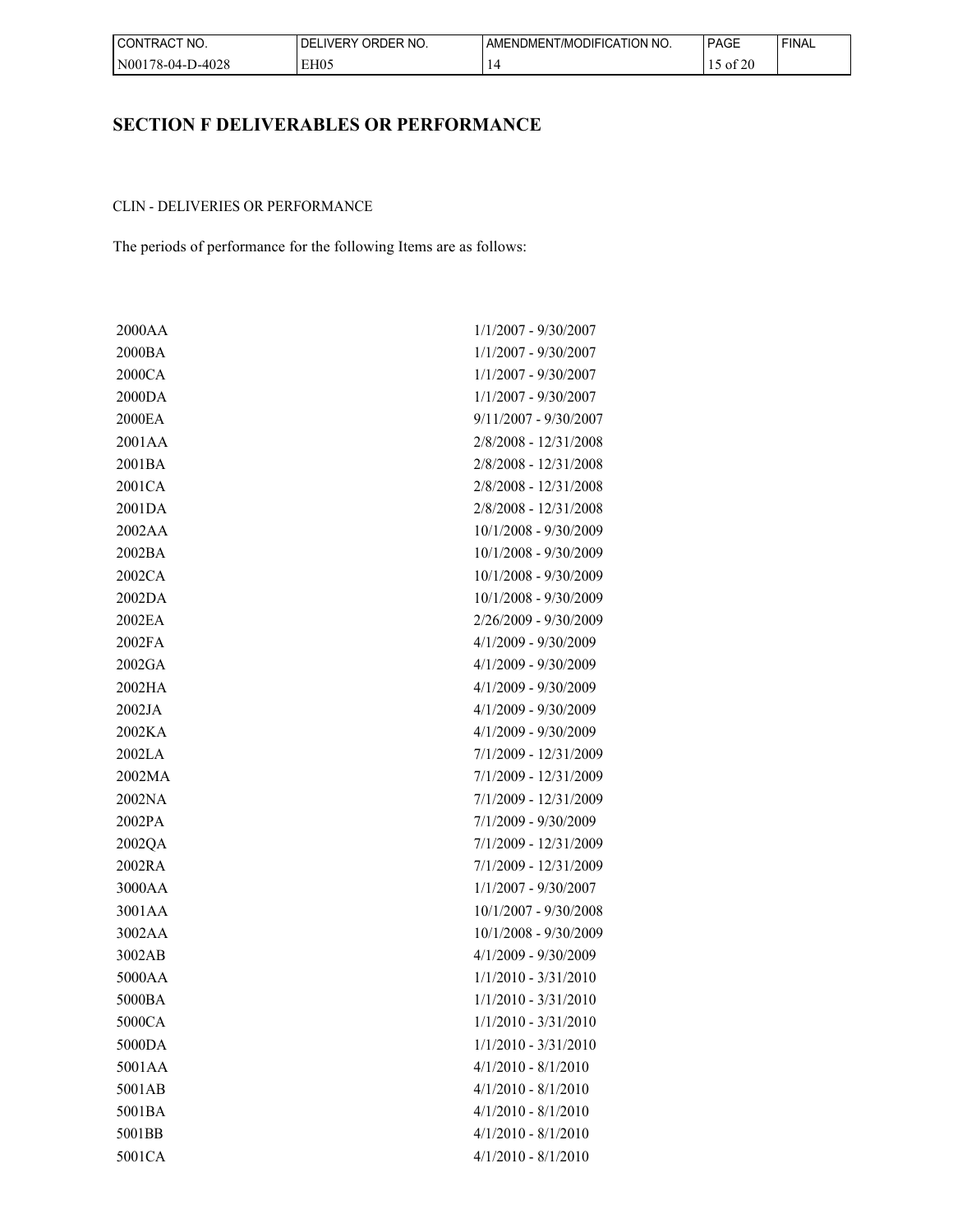| CONTRACT NO.     | DELIVERY ORDER NO.     | AMENDMENT/MODIFICATION NO. | <b>PAGE</b>  | <b>FINAL</b> |  |  |
|------------------|------------------------|----------------------------|--------------|--------------|--|--|
| N00178-04-D-4028 | EH05                   | 14                         | $16$ of $20$ |              |  |  |
|                  |                        |                            |              |              |  |  |
| 5001CB           |                        | $4/1/2010 - 8/1/2010$      |              |              |  |  |
| 5001DA           |                        | $4/1/2010 - 8/1/2010$      |              |              |  |  |
| 5001DB           |                        | $4/1/2010 - 8/1/2010$      |              |              |  |  |
| 5001 EA          | $1/1/2010 - 3/31/2010$ |                            |              |              |  |  |
| 5001EB           |                        | $4/1/2010 - 8/1/2010$      |              |              |  |  |
| 5001FA           |                        | $1/1/2010 - 3/31/2010$     |              |              |  |  |
| 5001FB           |                        | $4/1/2010 - 8/1/2010$      |              |              |  |  |
| 6000AA           |                        | $10/1/2009 - 9/30/2010$    |              |              |  |  |
| 6001AA           |                        | $10/1/2010 - 9/30/2011$    |              |              |  |  |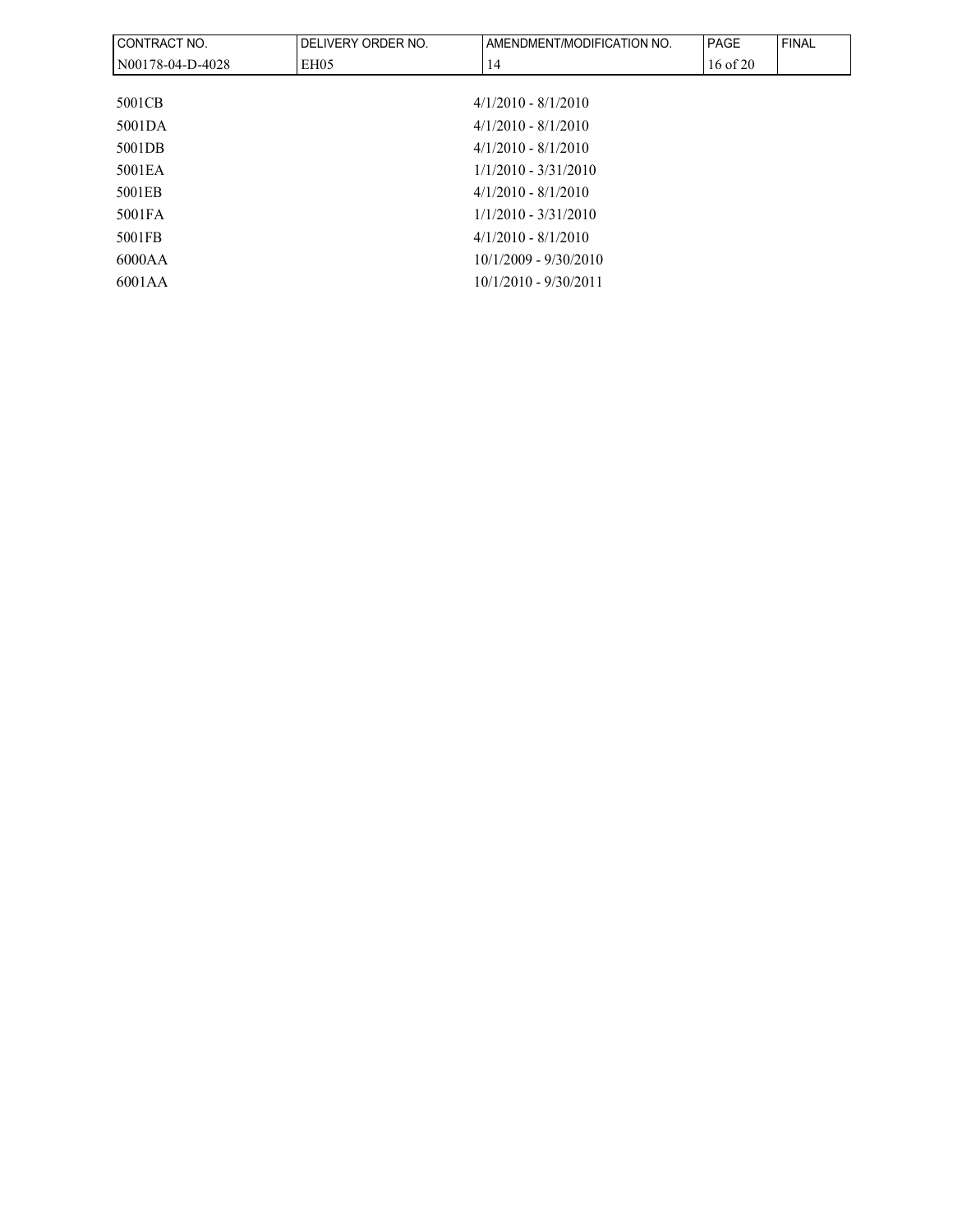| CT NO.<br>'CONTRACT   | ORDER NO.<br><b>IDELIVERY</b> | I AMENDMENT/MODIFICATION NO. | <b>PAGE</b>                                 | ' FINAL |
|-----------------------|-------------------------------|------------------------------|---------------------------------------------|---------|
| D-4028<br>N00178-04-1 | EH05                          |                              | 0.25<br>$\overline{\phantom{0}}$<br>′ of 20 |         |

# **SECTION G CONTRACT ADMINISTRATION DATA**

Task Order Manager April M. Jackson 1333 Isaac Hull Avenue, SE Washington, DC 20376 E-mail: [april.m.jackson@navy.mil](mailto:april.m.jackson@navy.mil) Telephone: (202) 781-1746

| Accounting Data<br>SLINID PR Number                                               |            |              |  | Amount |  |  |  |
|-----------------------------------------------------------------------------------|------------|--------------|--|--------|--|--|--|
| .                                                                                 |            | . <u>.</u> . |  |        |  |  |  |
| MOD 11 Funding<br>Cumulative Funding                                              |            |              |  |        |  |  |  |
| MOD 12                                                                            |            |              |  |        |  |  |  |
| 5001EA<br>LLA :<br>AJ 17018048B5B251WZS8H00683422D00000015B40000MSCC              | N0002410MR |              |  |        |  |  |  |
| MOD 12 Funding<br>Cumulative Funding                                              |            |              |  |        |  |  |  |
| MOD 13                                                                            |            |              |  |        |  |  |  |
| 5001AA<br>LLA :<br>AL 17 0 1804 8T1M 251 WZ S10 0 068342 2D 000000 41M24 SWE MISC |            |              |  |        |  |  |  |
| 5001BA<br>LLA :<br>AL 17 0 1804 8T1M 251 WZ S10 0 068342 2D 000000 41M24 SWE MISC |            |              |  |        |  |  |  |
| 5001CA<br>LLA :<br>AL 17 0 1804 8T1M 251 WZ S10 0 068342 2D 000000 41M24 SWE MISC |            |              |  |        |  |  |  |
| 5001DA<br>LLA :                                                                   |            |              |  |        |  |  |  |
| AL 17 0 1804 8T1M 251 WZ S10 0 068342 2D 000000 41M24 SWE MISC<br>5001EA          | N0002410MF |              |  |        |  |  |  |
| LLA :<br>AJ 17018048B5B251WZS8H00683422D00000015B40000MSCC                        |            |              |  |        |  |  |  |
| 5001FA<br>LLA :                                                                   |            |              |  |        |  |  |  |
| AL 17 0 1804 8T1M 251 WZ S10 0 068342 2D 000000 41M24 SWE MISC                    |            |              |  |        |  |  |  |
| 6000AA<br>LLA :                                                                   |            |              |  |        |  |  |  |
| AK 17 0 1804 8B5B 252 WZ S8H 0 068342 2D 000000 15B40 000 MCSS                    |            |              |  |        |  |  |  |
| MOD 13 Funding<br>Cumulative Funding                                              |            |              |  |        |  |  |  |

MOD 14 Funding Cumulative Funding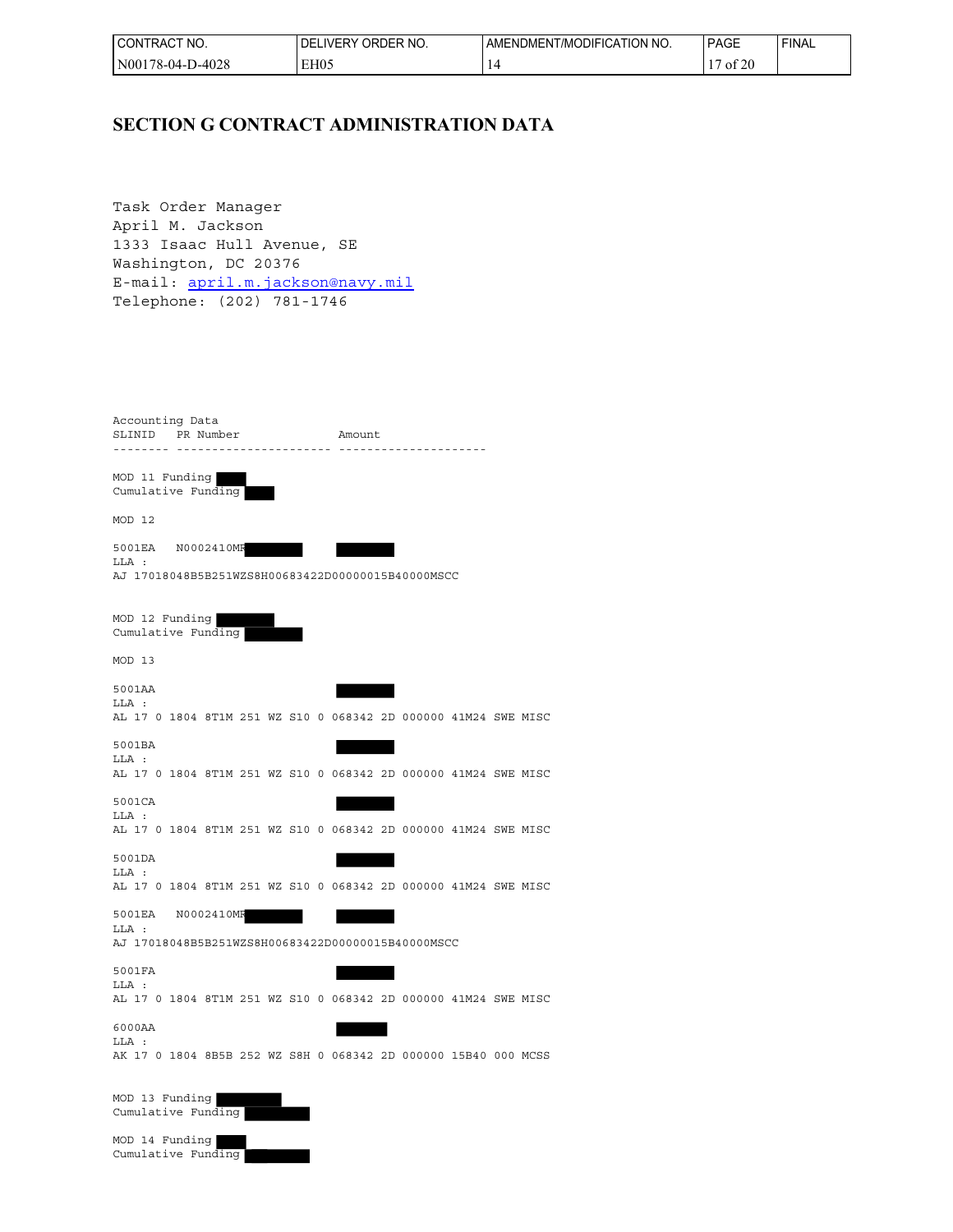| 'NO.<br>CON<br>' I RAC<br>_____             | . iVFR <sup>∨</sup><br>7FR.<br>ЭRГ<br>' NO.<br>⊣ 1.<br>`` | 'NO.<br>∴ATION<br>JDIEIC<br>l /MC<br>AMENDMEN ! | $\sim$<br>יםAG<br>______         | <b>FINAL</b> |
|---------------------------------------------|-----------------------------------------------------------|-------------------------------------------------|----------------------------------|--------------|
| N <sub>00</sub><br>000<br>78-04-l<br>2-4028 | EH05<br>. .                                               |                                                 | $\sim$ $\sim$ $\sim$<br>-01<br>້ |              |

# **SECTION H SPECIAL CONTRACT REQUIREMENTS**

## NOTIFICATION CONCERNING DETERMINATION OF SMALL BUSINESS SIZE STATUS

For the purposes of FAR clauses 52.219-6, NOTICE OF TOTAL SMALL BUSINESS SET-ASIDE, 52.219-3, NOTICE OF TOTAL HUBZONE SET-ASIDE, 52.219-18, NOTIFICATION OF COMPETITION LIMITED TO ELIGIBLE 8(A) CONCERNS, and 52.219-27 NOTICE OF TOTAL SERVICE-DISABLED VETERAN-OWNED SMALL BUSINESS SET-ASIDE, the determination of whether a small business concern is independently owned and operated, not dominant in the field of operation in which it is bidding on Government contracts, and qualified as a small business under the size standards in this solicitation, and further, meets the definition of a HUB Zone small business concern, a small business concern certified by the SBA for participation in the SBA's 8(a) program, or a service disabled veteranowned small business concern, as applicable, shall be based on the status of said concern at the time of award of the SeaPort-e MACs and as further determined in accordance with Special Contract Requirement H19.

## NAVSEA 5252.232-9104 -- ALLOTMENT OF FUNDS (MAY 1993)

(a) This task order is incrementally funded with respect to both cost and fee. The amount(s) presently available and allotted to this task order for payment of fee for incrementally funded contract line item number/contract subline item number (CLIN/SLIN), subject to the clause entitled "FIXED FEE" (FAR 52.216-8) or "INCENTIVE FEE" (FAR 52.216- 10), as appropriate, is specified below. The amount(s) presently available and allotted to this task order for payment of cost for incrementally funded CLINs/SLINs is set forth below. As provided in the clause of this contract entitled "LIMITATION OF FUNDS" (FAR 52.232-22), the CLINs/SLINs covered thereby, and the period of performance for which it is estimated the allotted amount(s) will cover are as follows:

(b) The parties contemplate that the Government will allot additional amounts to this contract from time to time for the incrementally funded CLINs/SLINs by unilateral task order modification, and any such modification shall state separately the amount(s) allotted for cost, the amount(s) allotted for fee, the CLINs/SLINs covered thereby, and the period of performance which the amount(s) are expected to cover.

(c) CLIN(s)/SLIN(s) 2000AA, 2000BA, 2000CA, 2000DA, 2000EA, 2001AA, 2001BA, 2001CA, 2001DA, 2002BA, 2002EA, 2002GA, 2002FA, 2002KA, 2002HA, 2002JA, 2002LA, 2002MA, 2002NA, 2002PA, 2002QA, 2002RA, 3002AA, 3002AB and 5001EA are fully funded and performance under CLIN(s)/SLIN(s) is subject to the clause of this contract entitled "LIMITATION OF COST" (FAR 52.232-20) or "LIMITATION OF COST (FACILITIES)" (FAR 52.232-21), as applicable.

(d) The Contractor shall segregate costs for the performance of incrementally funded CLINs/SLINs from the costs of performance of fully funded CLINs/SLINs.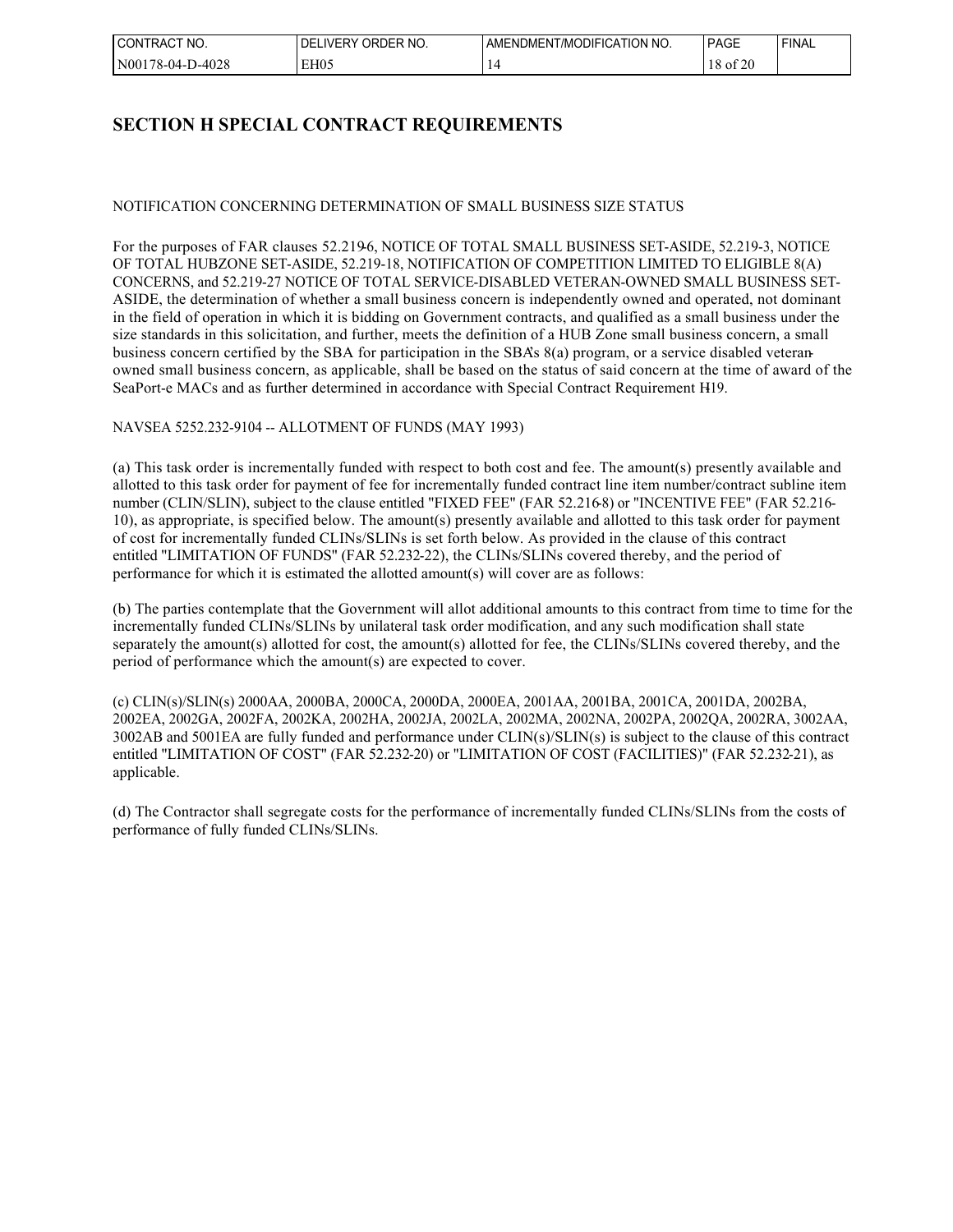| NO.<br><b>CONTRAC</b>                | ORDER NO.<br>DF<br><b>IVERY</b> | T/MODIFICATION NO.<br>AMENDMENT | <b>PAGE</b>    | <b>FINAL</b> |
|--------------------------------------|---------------------------------|---------------------------------|----------------|--------------|
| D-4028<br>N <sub>00</sub><br>78-04-1 | EH05                            |                                 | coo<br>O1<br>້ |              |

## **SECTION I CONTRACT CLAUSES**

### FAR 52.217-9 -- OPTION TO EXTEND THE TERM OF THE CONTRACT (MAR 2000) (NAVSEA VARIATION) (MAR 2000)

(a) The Government may extend the term of this delivery order by written notice(s) to the Contractor within the periods specified below. If more than one option exists, each option is independent of any other option, and the Government has the right to unilaterally exercise any such option whether or not it has exercised other options.

#### ITEM(S) LATEST OPTION EXERCISE DATE

| Option 1 | 09/30/2007 |
|----------|------------|
| Option 2 | 09/30/2008 |
| Option 3 | 09/30/2009 |
| Option 4 | 09/30/2010 |

(b) If the Government exercises this option, the extended delivery order shall be considered to include this option clause.

#### CLAUSES INCORPORATED BY REFERENCE

52.219-6 NOTICE OF SMALL BUSINESS SET-ASIDE (JUN 2003)

52.219-14 LIMITATIONS ON SUBCONTRACTING (DEC 1996)